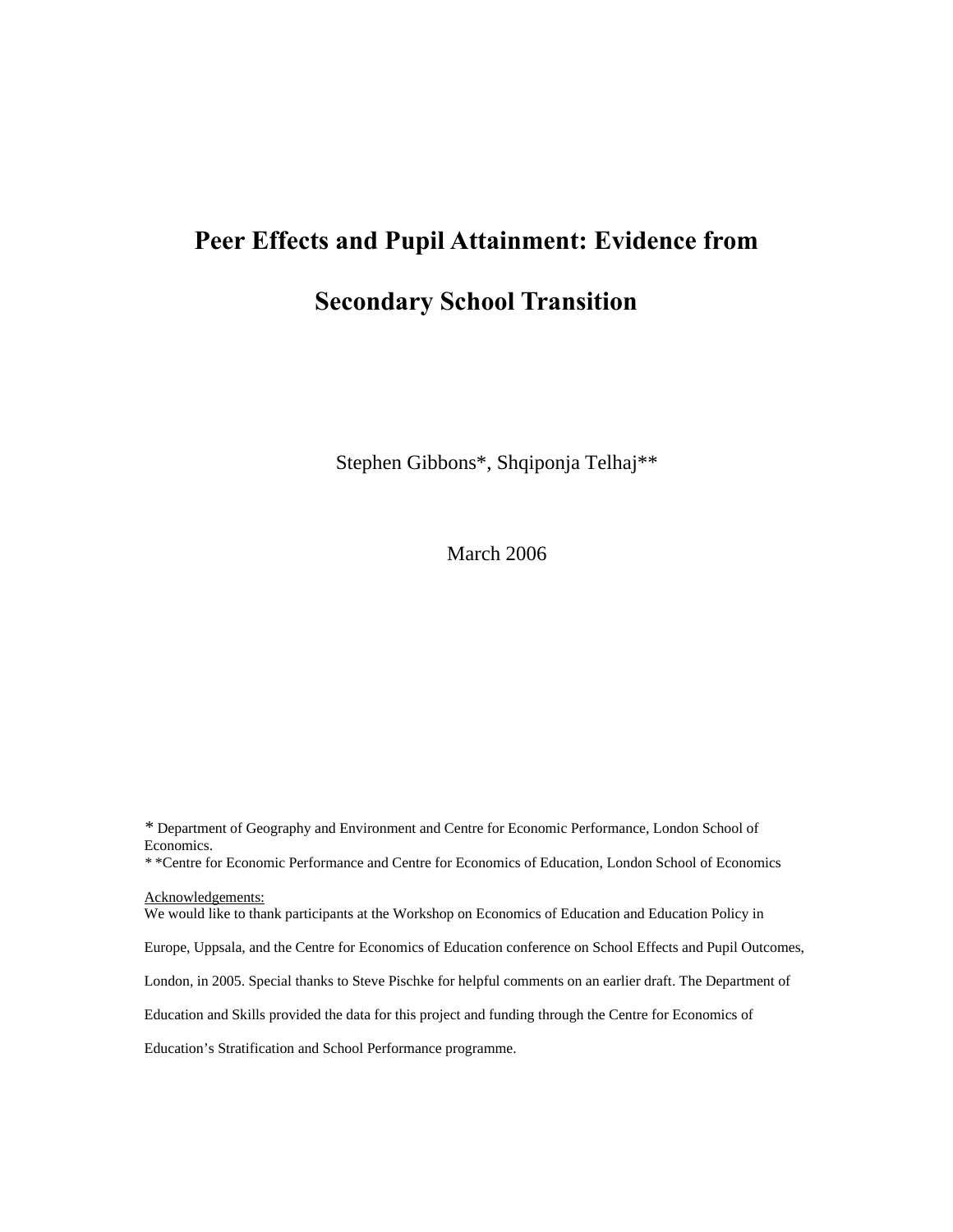# Abstract

It is a common belief that children will thrive if educated amongst better schoolmates, and this belief guides many parents in their choice of school. Many studies have tried to measure this peer-group effect, and our paper extends this literature by looking at children making the transition from Primary to Secondary schooling at age-11 in England. When this transition occurs, pupils meet new and unfamiliar peers and we use this change to identify the impact of peer-group prior attainment on pupil progress between ages 11 and 14. A number of different methods lead us to the same conclusions: peer-effects exist, but make a relatively small contribution to the variation in academic progress at this age.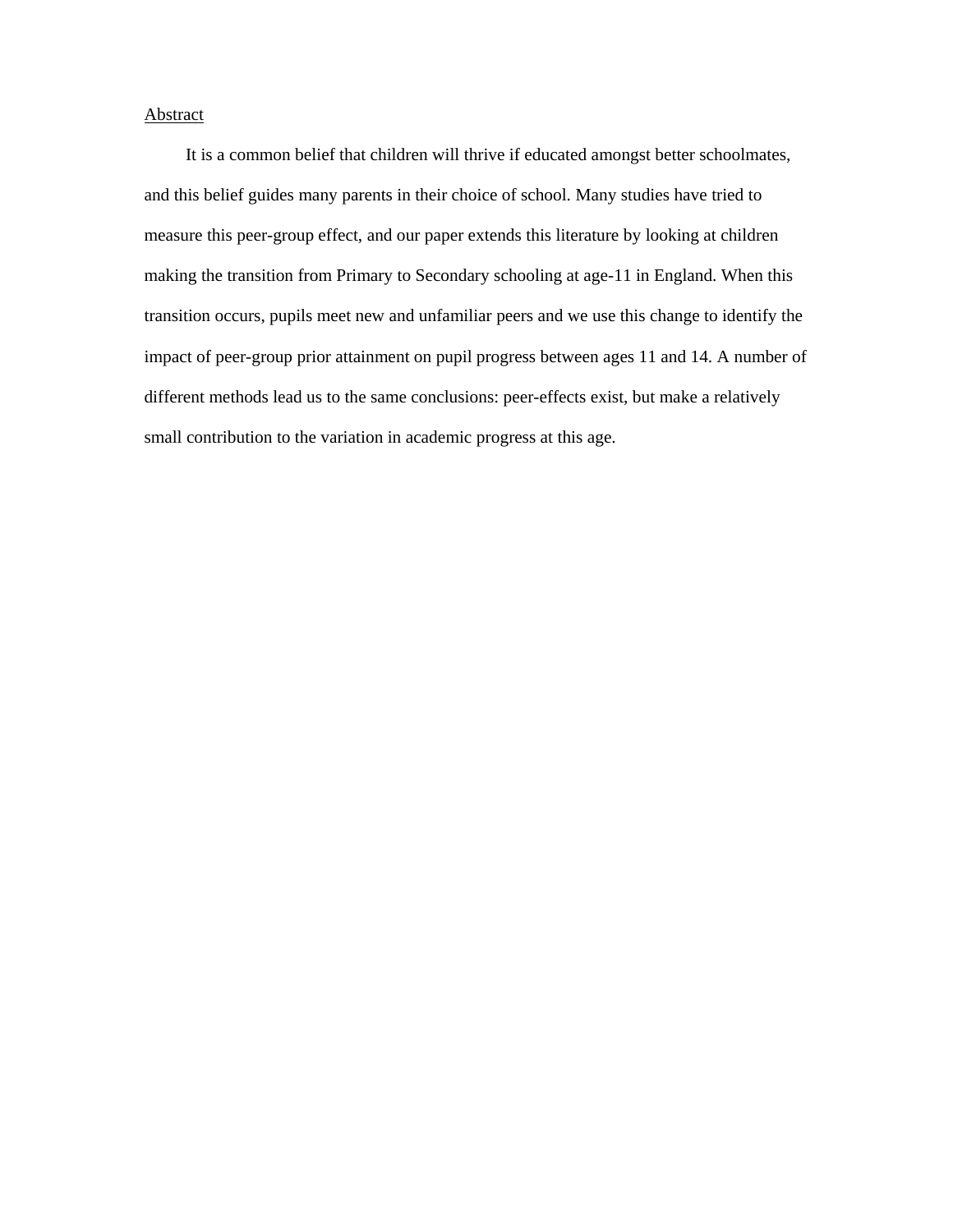# **1. Introduction**

Schools seem often to be judged on the kind of children they enrol, rather than on the quality of their teaching or the other facilities they offer. This observation has led many to argue that the background and abilities of a pupil's school-mates must have an important influence on his or her own achievements at school. Motivated by this, a rich international literature has evolved to try to model and measure the consequences of social interactions between pupils – so called 'peer-group effects' – spanning the economics, education, sociological and psychological fields.

The issue is a critical one in respect of current educational policy which favours expansion of school choice, because choice based on peer-group quality can, in theory at least, lead to a high degree of sorting across schools along lines of prior ability [Epple and Romano (2000)]. This will exacerbate educational inequalities if peer-group quality has real impacts on personal achievement. An understanding of peer effects is also important because they can mean that educational interventions that appear beneficial to the individual pupil may be even more effective when rolled out to the population [Glaeser, Sacerdote et al. (2003)]. Our paper extends the evidence base by providing estimates of the influence of innovations to a pupil's peer-group at the time when they transfer from Primary to Secondary schooling in England.

#### **2. Background**

Peer-group effects are a distinct class of influences arising from 'social interactions' – a broad term which encompasses any type of individual behaviour that involves interdependency with the behaviour or characteristics of others. Economists have long shown an interest [Becker (1974)], but there has been a rapid growth in the field since the 1990s with contributions in theory and empirical work. Theoretical research seems motivated by a desire to widen the scope of economic thought to encompass aspects of behavioural modelling more

- 1 -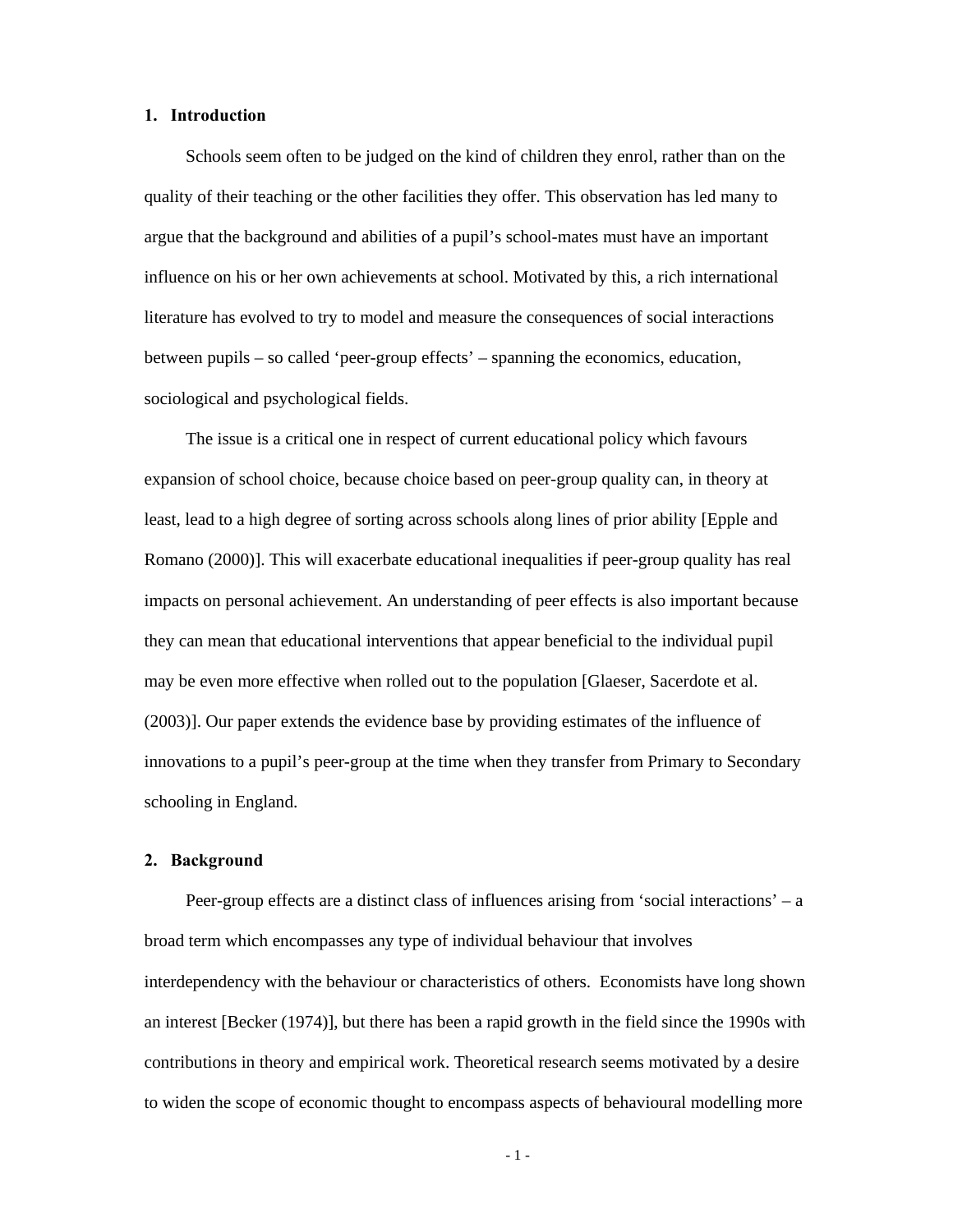commonly attributed to sociology and psychology. Empirical work –constrained by the data – is generally concerned with finding evidence for the existence of such effects, rather than the precise pathways by which they occur.

The term 'peer-groups' usually indicates social interactions of children or young adults with people of similar age, rather than broader 'neighbourhood' effects or interactions with superiors, family or teachers. We continue to use the term in this way. The range of outcomes that have interested researchers is diverse, including smoking [Alexander and et al. (2001); Ellickson, Bird et al. (2003)], joke-telling [Angelone, Hirschman et al. (2005)], sexual behaviour [Selvan, Ross et al. (2001)], purchase of a retirement plan [Duflo and Saez (2000)] and – more commonly – education. On reflection, it seems very likely that many decisions are linked to similar decisions by a friend or other associate (in same cases fairly explicitly, like the decision to have sex, be in a gang or play tennis), and many consumption decisions rely on other consumers participating (e.g. video phones). However, the more interesting possibility is that group behaviour or attributes can modify individual actions in relation to important social and economic decisions that will affect their life chances – especially achievement in education.

Although the literature on peer effects in education dates back to 1960s with the publication of the famous Coleman Report (1966), the importance of peer-group effects is still disputed. Some very bold claims have been made about the potency of peers in child development [Rich Harris (1999)], yet the results of numerous studies are very mixed, finding strong, weak or non-existent effects across a wide range of outcomes. This reflects the difficulty in defining the peer-group, isolating causal peer-group effects from other influences, lack of appropriate data, and different identification methodologies adopted by researchers. Indeed, as Manski (1993) and Moffit (2001) argue, the empirical analysis of social interactions is plagued by conceptual and data problems.

 $-2-$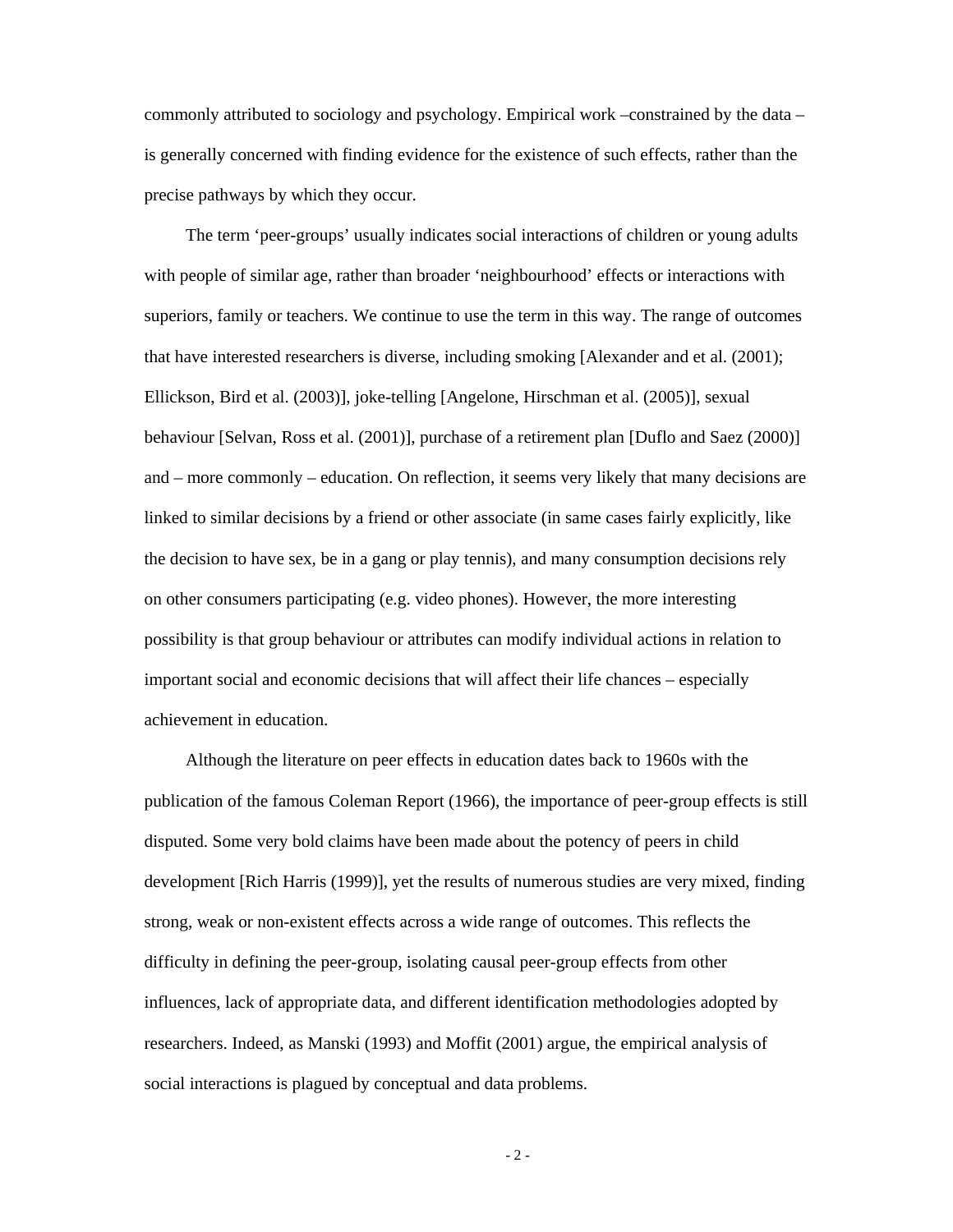The first key issue is that measures of peer-group characteristics may be good proxies for unobserved individual, family background or institutional factors that can affect student attainment, making peer effects look important when they may not be. Secondly, group membership is very likely to be endogenous to the outcome under study since people choose their school and their friends, leaving group and individual characteristics highly correlated. Thirdly, peer interaction is simultaneous in that a student affects and is affected by his or her peers (The 'reflection' problem of Manski (1993)) – although if peer effects are structurally unimportant, this source of bias vanishes. Lastly, there are conceptual and data-related problems in defining the 'peer-group' – is it the whole school, the child's year group or class, or some narrower delineation requiring information on personal friendship networks (with even more serious problems of endogenous group membership)?

The earliest studies on peer effects in educational attainment [Hanushek (1971); Summers and Wolfe (1977); Henderson, Mieszkowski et al. (1978)] had mixed findings, but took relatively few steps towards overcoming problems of peer-group endogeneity. Many more recent studies use instrumental variables approaches to try to overcome this, though it is hard to find plausible instruments. For instance, Dills (2005) predicts peer-group changes from introduction of 'magnet schools' that select high quality students, yet the average ability of remaining pupils will be decreasing in the proportion of high quality pupils that leave the school. Similarly, Fertig (2003) instruments the coefficient of variation of peers with variables measuring whether a school selects pupils upon entry and whether the schools are in the private-sector. Goux and Maurin (2005) find good source of exogenous variation in peergroup attributes – the average age – and show that this matters for pupil achievement, but the cause could be average attainments or the average group age itself.

Other approaches are on offer. Hanushek et al. (2003) try to eliminate the problem of simultaneity by employing specifications based on lagged peer achievement, and tackle group

- 3 -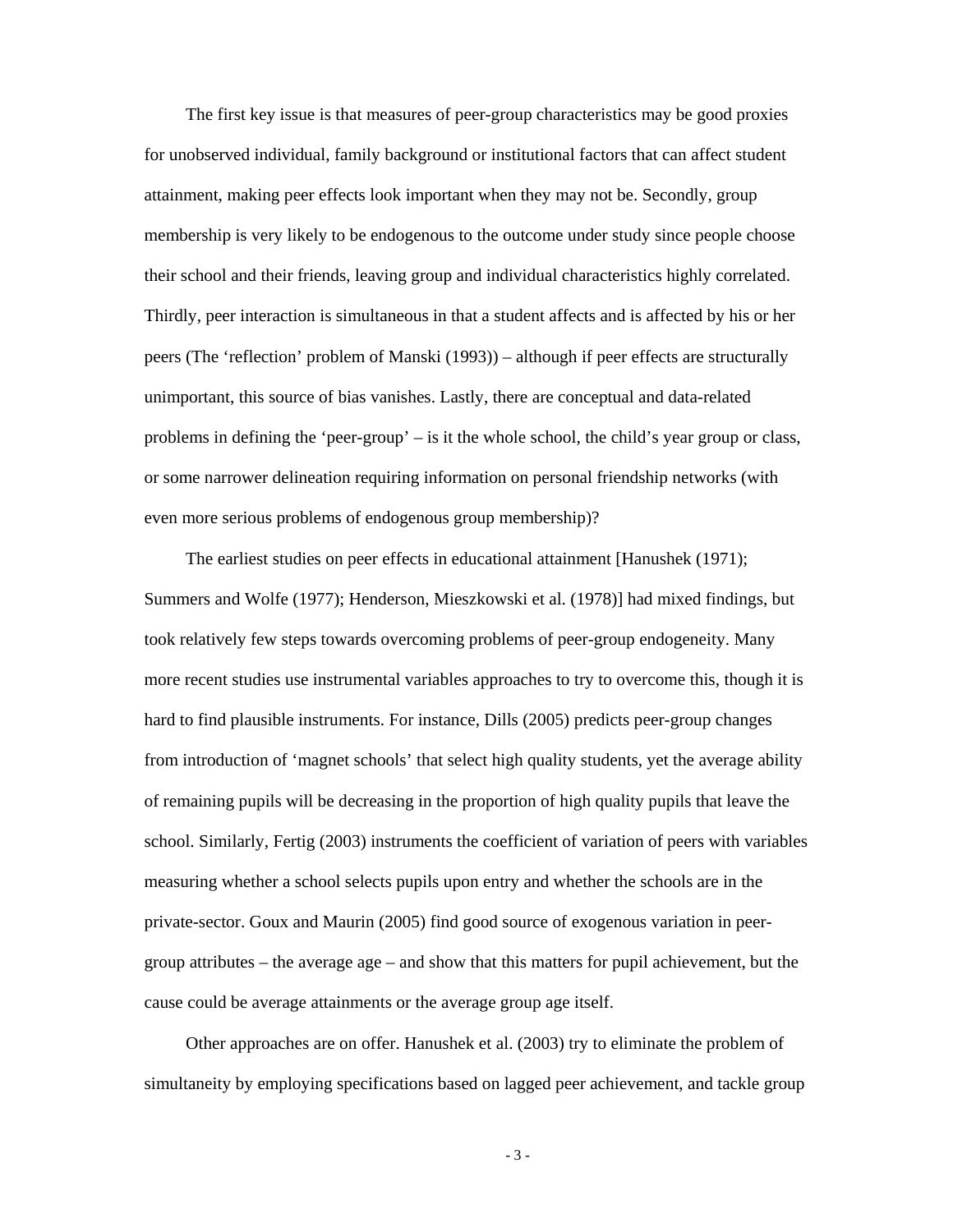selection problems using a fixed effect strategy. Similarly, McEwan (2003) applies a school fixed-effects strategy. Hoxby (2000) relies on the exogenous variation across cohorts in peer composition at the school grade-level in Texas elementary schools. Some other studies have exploited the random assignment of peer to individual students to find a solution to the problem of endogenous sorting of students. For example, Sacerdote (2001) and Zimmerman (2003) use the random assignment of roommates in colleges to find a positive association between roommates' academic attainment and student's own achievement. Cullen, Jacob et al. (2003) exploit the randomised lotteries that determine high school admission in the Chicago Public Schools, finding no systematic pattern of positive achievement and high quality peer-group effects. Sanbonmatsu, Kling et al. (2004) utilise a randomised housing mobility experiment in Boston, Baltimore, Chicago, Los Angeles and New York to isolate the impact of residential neighbourhood characteristics on student educational outcomes. They find that being given the option to move to a richer neighbourhood did not improve pupils' academic performance.

Even empowered with these more sophisticated estimation methods and richer data than earlier studies, researchers are still divided on the importance of peer effects. Some [e.g. Angrist and Lang (2004) ; Arcidiacono and Nicholson (2005)] find no significant relationship between peers and own achievement whilst others [e.g. Hoxby (2000); Zimmer and Toma (2000); Sacerdote (2001); Winston and Zimmerman (2003); Robertson and Symons (2003)] report positive effects. We should emphasise that generally even those studies that find positive peer effects find that they are small. Below we provide the range of peer effects estimates in some recent studies.

- 4 -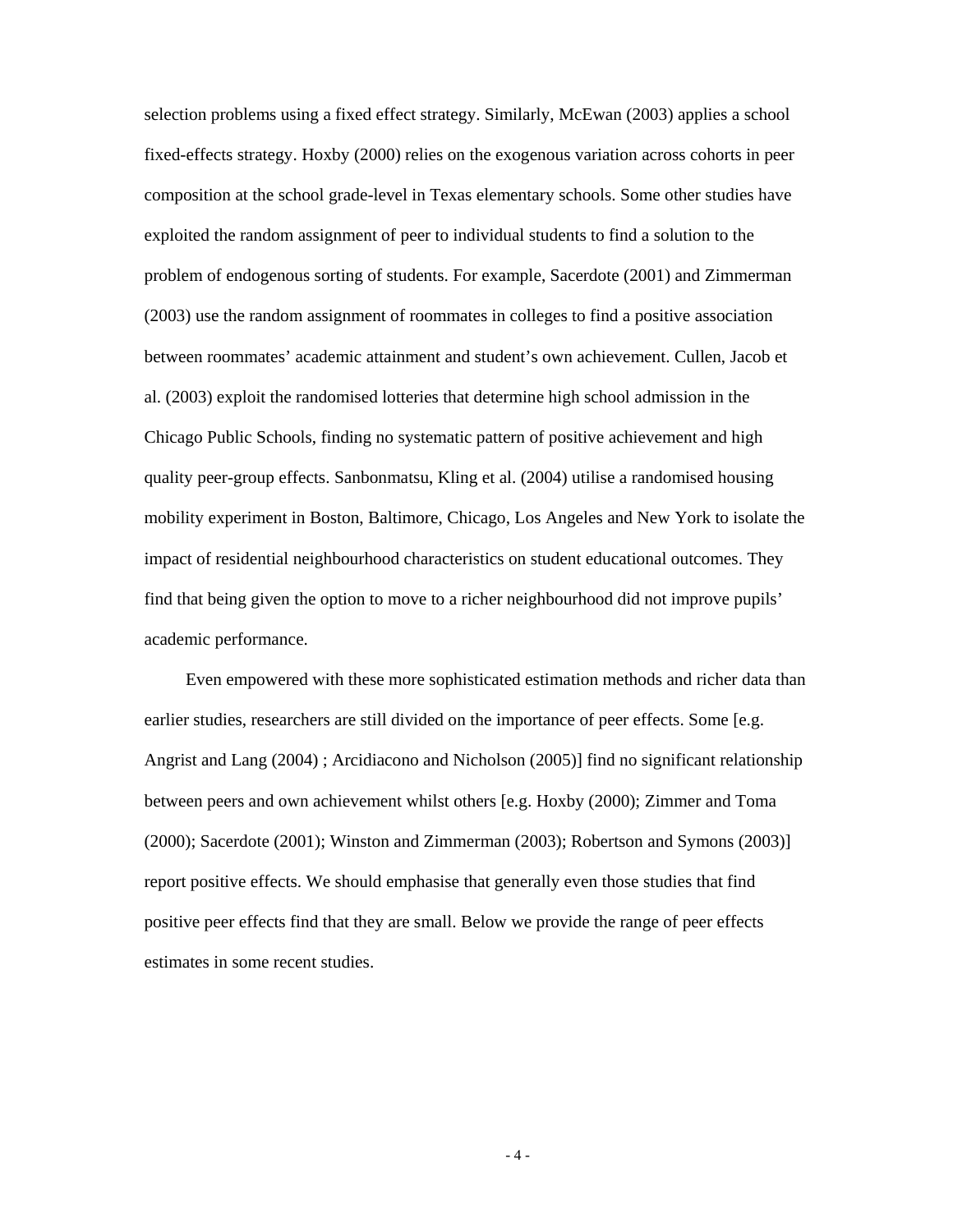| <b>Studies</b>                        | Context                                | Outcome                        | Peer-group or<br>treatment                     | Methodology                              | Approx order of<br>magnitude   |
|---------------------------------------|----------------------------------------|--------------------------------|------------------------------------------------|------------------------------------------|--------------------------------|
| Hoxby (2000)                          | Texas<br>schools, US                   | <b>Test Scores</b>             | Classmates' test<br>scores                     | Cohort gender<br>and race<br>composition | 1.s.d. $\rightarrow$ 0.4 s.d.  |
| Sacerdote (2001)                      | Dartmouth<br>College US                | College Grade<br>Point Average | Roommates'<br>Grade Point<br>Average           | Random<br>assignment to<br>rooms         | 1.s.d. $\rightarrow$ 0.07 s.d. |
| $McEwan$ (2003)                       | Chile                                  | <b>Test Scores</b>             | Classmates                                     | School fixed<br>effects                  | 1.s.d. $\Rightarrow$ 0.27 s.d. |
| Hanushek (2003)                       | US.                                    | <b>Test Scores</b>             | School grade                                   | School-by-<br>grade fixed<br>effects     | 1.s.d. $\rightarrow$ 0.02.s.d. |
| Zimmerman<br>(2003)                   | Williams<br>College, US                | College Grade<br>Point Average | Roommate's<br>prior SAT<br>scores              | Random<br>assignment to<br>rooms         | $1 s.d. \rightarrow 0.05 s.d.$ |
| Cullen, Jacob and<br>Levitt (2003)    | Chicago<br>public<br>schools           | Test Scores, and<br>others     | Attendance at<br>oversubscribed<br>schools     | Assignment by<br>lottery                 | Near zero and<br>insignificant |
| Sanbonmatsu et al.<br>(2004)          | Moving to<br>Opportunity<br>experiment | <b>School Test</b><br>Scores   | Opportunity to<br>move to new<br>neighbourhood | Random<br>assignment                     | Near zero and<br>insignificant |
| Goux and Maurin<br>(2005)             | France                                 | Held back a grade<br>in school | Neighbourhoods                                 | IV using<br>neighbours age               | 1.s.d. $\rightarrow$ 0.1.s.d.  |
| Ammermueller<br>and Pischke<br>(2006) | European<br>primary<br>schools         | Reading test<br>scores         | Classmates                                     | School fixed<br>effects                  | 1 s.d. $\rightarrow$ 0.07 s.d. |

Table 1: A summary of some recent peer effect estimates

Our approach in this paper combines some of these methods. Whilst we have no explicit randomisation in our identification strategy, we believe we can isolate sources of variation in the distribution of peer-groups across Secondary schools that are exogenous to a pupil's own choices and abilities, and which we argue can be used to identify peer-group influences. The source of this variation is differences in the quality of Primary schools that supply pupils to Secondary schools in England, and the fact that there is a considerable degree of compulsory assignment in the allocation of Secondary places. The level of detail in our data allows us to compare outcomes for pupils who go on to attend different Secondary schools, but who live in the same street or attended the same Primary school; and we use information on Primary school effectiveness to predict components of each pupil's new peer-group quality that are uncorrelated with their own abilities. In summary, we identify Secondary school peer-group

- 5 -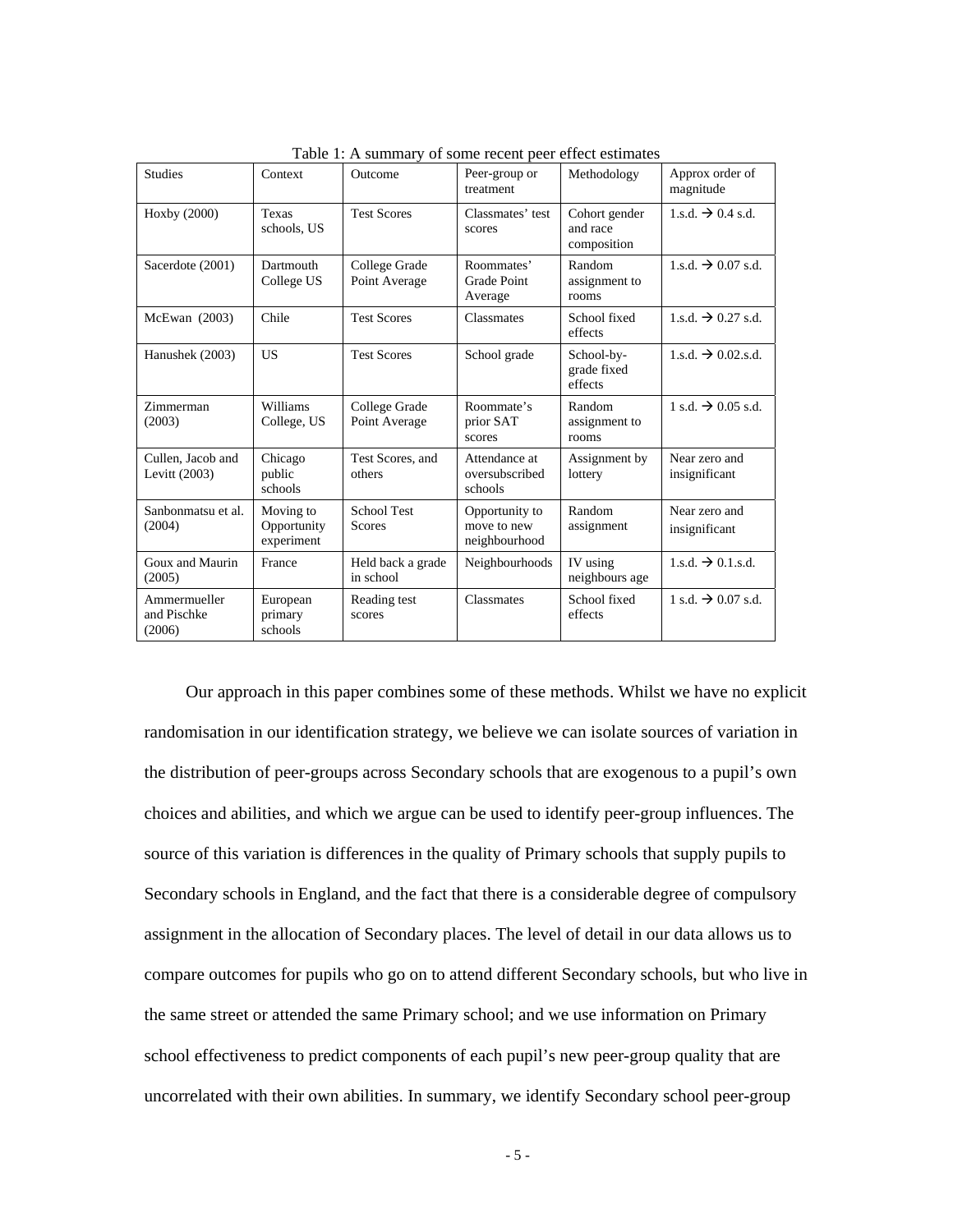effects from the fact that Secondary school pupils come from Primary schools of different quality, and from the fact that there is random variation in the composition of this group of 'feeder' schools induced by education authority admissions policies. An advantage of our approach is that we can use a large representative sample of pupils drawn from 99% of the standard state schools in England.

# **3. Empirical strategy**

#### *3.1. Basic model*

Empirical estimation of peer-group effects and the influence of social interactions in general is notoriously difficult, because peer-groups form endogenously in ways that are usually related to the outcome in question. In models of educational attainment, sorting into groups along lines of ability is easily confused with peer group effects. A basic first step towards overcoming this obstacle is to try to measure the effect of peer group quality on pupil progress over a number of years, conditional on pupil prior attainment – i.e. in a 'valueadded' regression model. The objection usually raised to this strategy is that both the initial and subsequent levels of attainment are likely to be influenced by the same set of schoolmates, so value-added-based estimates may be unable to detect a peer group influence. Our way round this is to exploit the major changes to peer group composition that occur when a pupil makes the transition from Primary to Secondary schooling in England at age 11/12, and to measure how these changes influence pupil progress over 3 years from the end of Primary schooling.

On its own though, conditioning on prior attainments may not be enough, and, as we show in the model below, introduces other problems. For a start, value-added models are potentially mis-specified if these prior test scores are intended to capture unobserved individual ability effects [Todd and Wolpin (2003)]. Moreover, the problem is exacerbated

- 6 -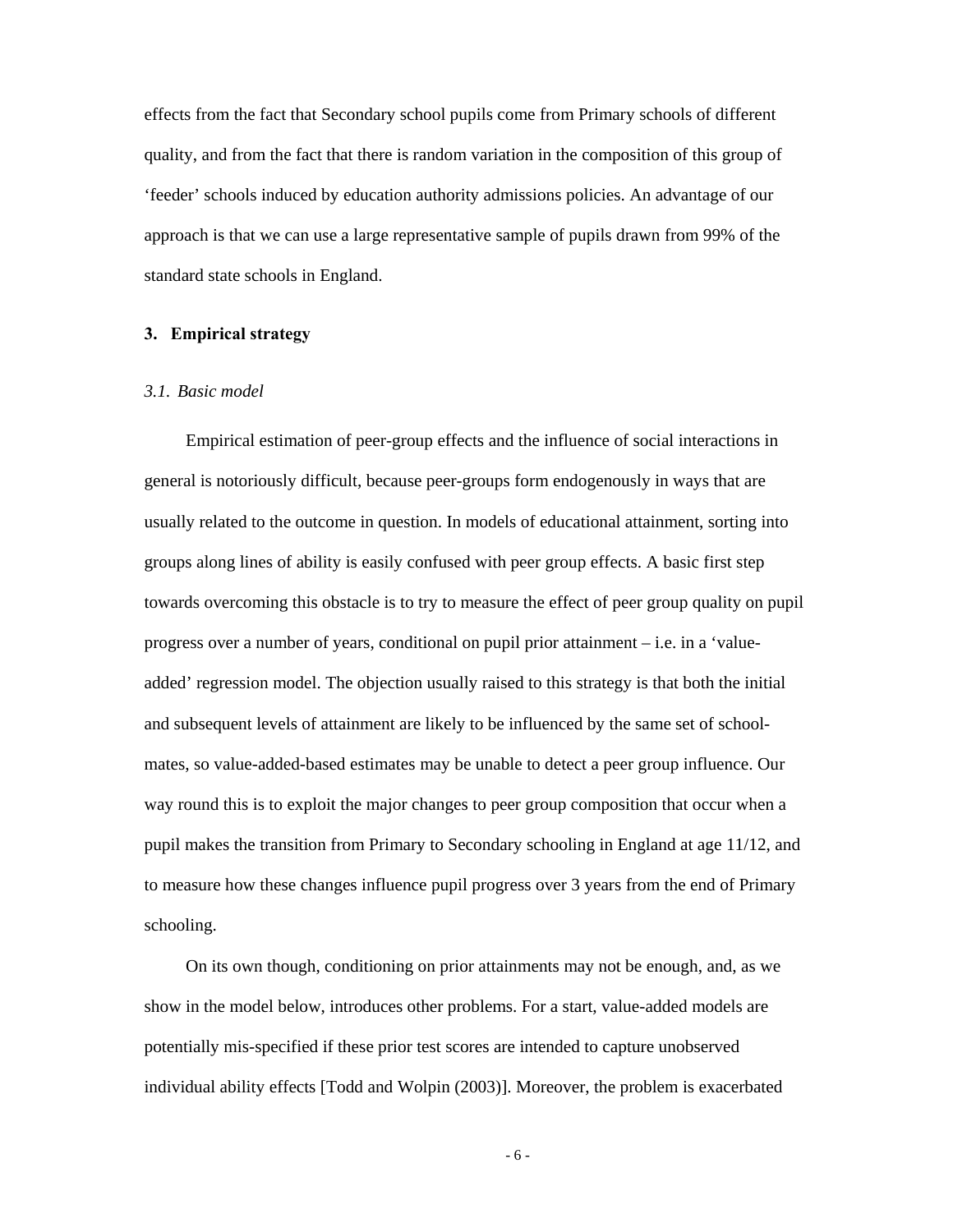when the model also includes the prior attainments of the contemporaneous peer-group. However, we have a lot of data to bring to bear on the problem, and can, we argue, find variation in peer-group attainments at age-11 that is uncorrelated with own ability at 14, except through Secondary school peer-group effects. This variation arises because of cohortto-cohort changes in the Secondary school intake, in terms of the quality of Primary schools from which they originate.

In general, as pupils move through schooling phases – for example from Primary to Secondary school – they take some schoolmates with them. Let us call this their "familiar" peer group. In their new school they meet new friends, which we shall call their "unfamiliar" peer group. The model we present below is structured so as to draw out differences between the contributions of these "familiar" and "unfamiliar" peers to individual attainments during a given school phase. It also shows that inclusion of familiar peers in peer-group definitions is likely to give misleading estimates of peer group effects of subsequent attainments in models that condition on an individual's prior attainments.

Consider the attainment of a pupil *i* at the end of a schooling phase  $t$ ,  $h_{it}$ . One component of this attainment,  $\alpha_t$ , is common to everyone at the same phase *t* in the school system (and so captures general progression) but attainment in any phase is modified by individual ability  $a_i$ , quality of school attended  $q_i$  and the mean prior attainment of an individual's school peer group. There may also be unobserved family background or neighbourhood effects *n<sub>i</sub>*. For peer groups, our notation  $\tilde{h}_{t,t-1}$  indicates the mean prior (*t-1*) attainment of "unfamiliar" peer group members experienced at phase *t*, and  $\tilde{h}_{t-1,t-1}$  the mean

- 7 -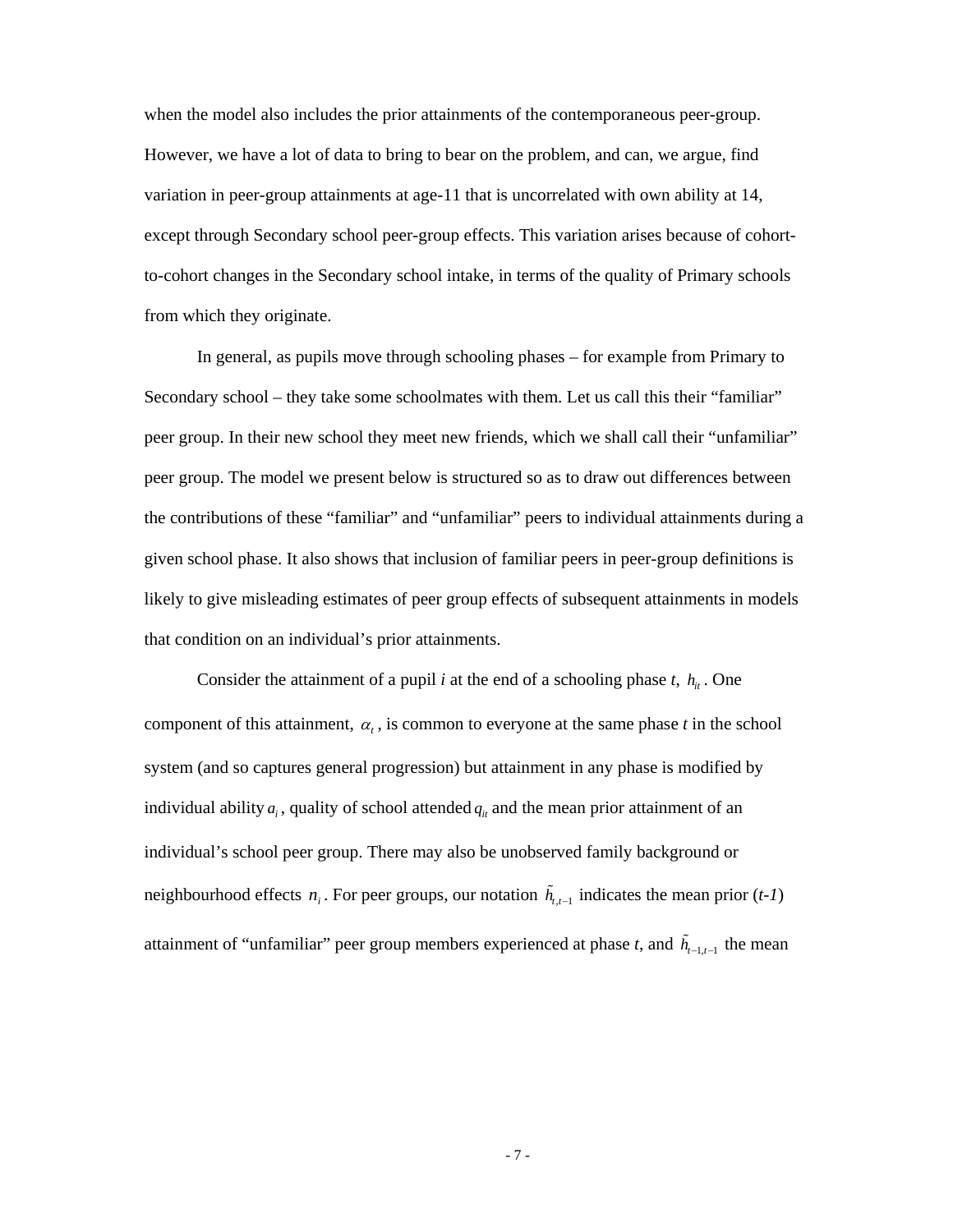prior (*t-1*) attainment of "familiar" peer group members who were also members of the individual's peer group in the previous school phase  $(t-1)$ .<sup>1</sup> So,

$$
h_{it} = \alpha_t + \rho_t a_i + \gamma_1 \tilde{h}_{t,t-1} + \gamma_2 \tilde{h}_{t-1,t-1} + q_{it} + n_i \tag{1}
$$

 $\overline{a}$ 

Sorting of individuals into groups by ability (or characteristics correlated with ability) means that unobserved ability components  $a_i$  are correlated with peer group attainments  $\tilde{h}$ . This is the fundamental empirical problem that arises in estimation of peer group effects in schools. Moreover, residential sorting of families means that background characteristics  $(n_i)$ will be spatially correlated (or there may be other 'neighbourhood effects') such that  $n_i$  is also correlated with peer group prior attainments.<sup>2</sup>

Although individual ability  $a_i$  is unobserved, a traditional approach in educational models is to proxy it using test scores from a previous period. Note that

$$
\rho a_i = \rho h_{i-1} - \rho \alpha_{i-1} - \rho \gamma_1 \tilde{h}_{i-1,t-2} - \rho \gamma_2 \tilde{h}_{i-2,t-2} - \rho q_{i-1} - \rho n_i (2)
$$
\nwhere  $\rho = \rho_i / \rho_{i-1}$ , so\n
$$
h_{it} = (\alpha_t - \rho \alpha_{t-1}) + \rho h_{i-1} + \gamma_1 \tilde{h}_{i,t-1} + \gamma_2 \tilde{h}_{i-1,t-1} - \rho \gamma_1 \tilde{h}_{i-1,t-2} - \rho \gamma_2 \tilde{h}_{i-2,t-2} + q_{it} - \rho q_{it-1} + (1 - \rho) n_i (3)
$$

Replacing unobservable ability with prior test scores has introduced a number of additional unobservable factors in the model, which are (negatively) correlated with the

 $<sup>1</sup>$  Note that, for simplicity, we have specified that all the dynamics in this model occur</sup> through peer group quality. In our model, association between individual current and past attainments is due to individual heterogeneity rather than dependence on prior attainment.

 $2$  In addition, current school quality is correlated with individual and peer attainments, and a pupil's own attainments influence his or her peers – which will make it even more difficult to isolate *contemporaneous* (or 'endogenous') peer effects; hence, we do not attempt this.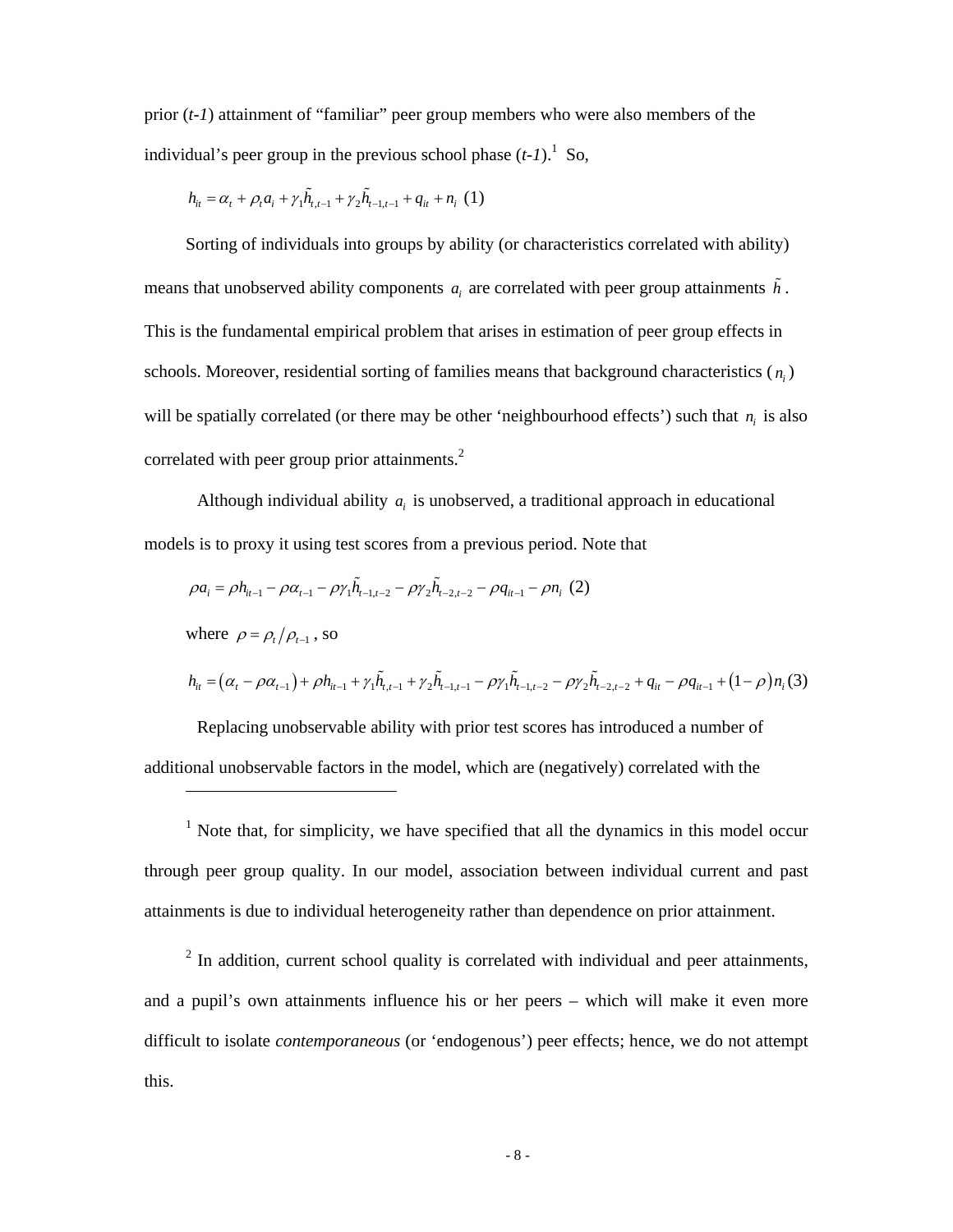observable characteristics: Firstly, we have now introduced unobserved components of school quality in the previous phase,  $q_{it-1}$ , which are negatively correlated with individual and peer group prior test scores; secondly, we have introduced peer-group attainment components from the previous school phase  $\tilde{h}_{t-1,t-2}$  and  $\tilde{h}_{t-2,t-2}$  and these are correlated with the attainments  $\tilde{h}_{t-1,t-1}$  of those familiar members of the current-phase peer group who were also members of the individual's peer group in the previous phase. The intuition is that, conditional on prior attainment, it is the kids from the bad previous schools and the low-attainment peer groups who do better in the current phase – because these are the kids of highest ability.

 As an extreme case, consider a pupil who goes through two phases of education with the same peers in both phases (for simplicity, assume school quality is irrelevant) and assume that:

In phase 1, 
$$
h_{i1} = \alpha_1 + a_i + \gamma_1 \tilde{a}
$$
. (4a)  
\nIn phase 2,  $h_{i2} = \alpha_2 + \rho a_i + \gamma_2 \tilde{h}_1$  (4b)  
\nSo  $h_{i2} = (\alpha_2 - \rho \alpha_1) + \rho h_{i1} + \gamma_2 \tilde{h}_1 - \rho \gamma_1 \tilde{a}$  (4c)  
\nSince  $\tilde{h}_1 = \alpha_1 + (1 + \gamma_1) \tilde{a}$ :  
\n $h_{i2} = \left(\alpha_2 - \rho \alpha_1 + \frac{\rho \gamma_1 \alpha_1}{1 + \gamma_1}\right) + \rho h_{i1} + \left(\gamma_2 - \frac{\rho \gamma_1}{1 + \gamma_1}\right) \tilde{h}_1$  (5)

This formalises the (perhaps obvious) point that if peer group is unchanging between phases, then the effect of peer group quality on pupil attainment in phase 2 – conditional on pupil attainment in phase  $1 -$  is much less than the unconditional effect of peer group quality. For instance, if  $\gamma_1 = \gamma_2 = \gamma$  then the relationship between the peer group and phase-2 *value-*

*added* is  $\frac{\gamma - \rho \gamma + \gamma^2}{1 + \gamma}$  $\gamma - \rho \gamma + \gamma$ γ  $-\rho \gamma +$  $\frac{\gamma + \gamma}{\gamma + \gamma}$ , which will be small if  $\rho$  is close to 1, given the range of estimates of

 $\gamma$  presented in Table 1. The relationship may even be negative, when  $\gamma_2 < \frac{\rho \gamma_1}{1 + \gamma_1}$  $\gamma_2 < \frac{\rho \gamma}{\rho}$ γ  $\prec$  $\frac{\nu_{\gamma_1}}{\nu_{\gamma_1}}$ , such that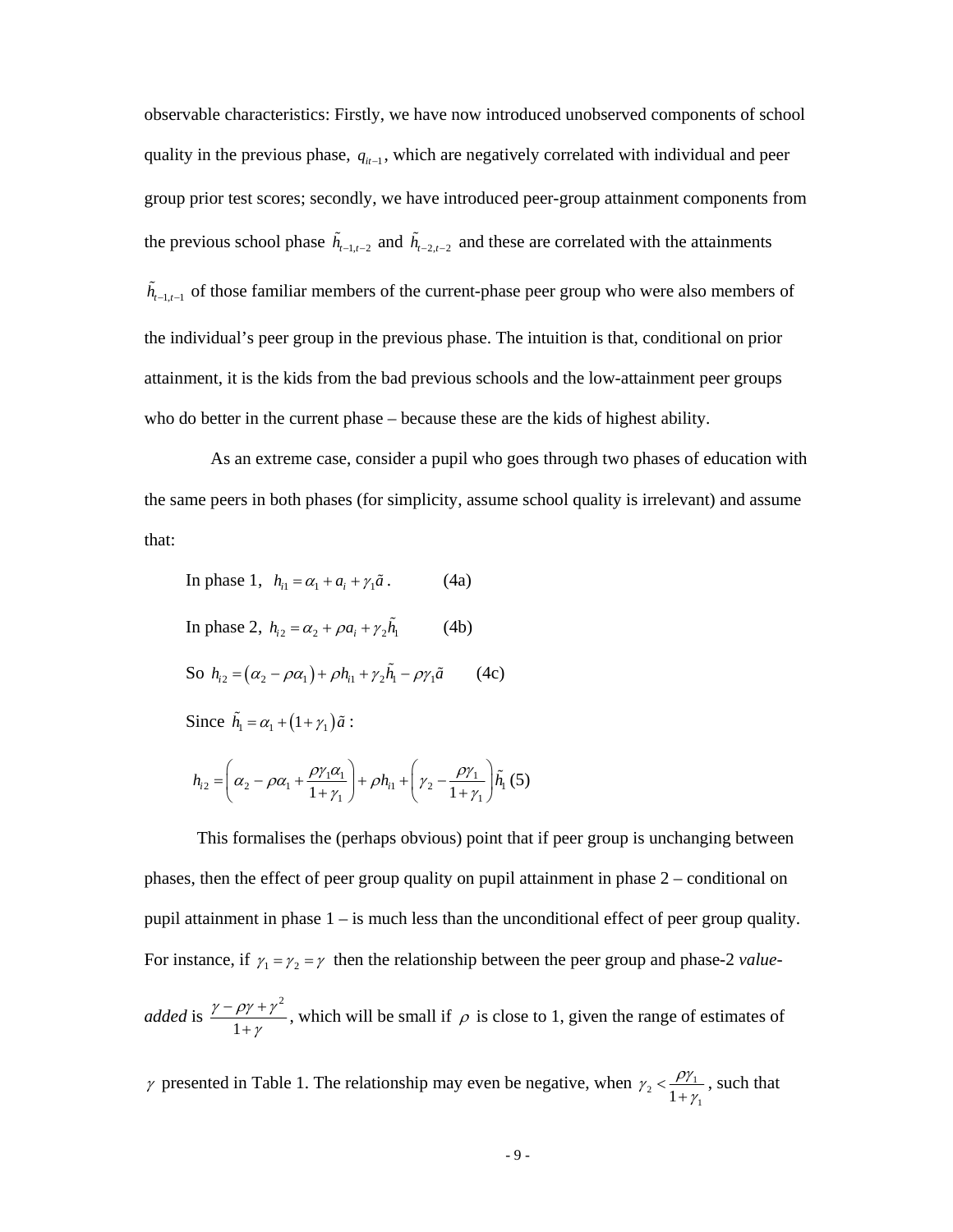pupils in high-attainment peer groups in Phase 1 and 2 will tend to have relatively low personal attainment in Phase 2 conditional on their own attainment in Phase 1. This would be the case if, for psychological and emotional reasons, familiar peers and friends have *less* of an impact on attainment in the current schooling phase than new, unfamiliar peers. Either case is intuitively plausible, so this poses an interesting empirical question; as we shall see later, our evidence supports the conjecture that unfamiliar peers matter more.

So, although conditioning on prior attainment is desirable in order to control for unobserved individual ability and background factors, it can be misleading because prior attainment already captures the influence of peers that were experienced in prior phases. One solution would be to estimate models like (3) or (4c) with information on peer group composition and attainment in previous phases, but this information is rarely available. Another approach, which we adopt below, is to focus only on the influence of *unfamiliar* peers on the gain in pupil attainment between phases. In other words, we estimate pupil-level educational attainment functions like:

$$
h_{it} = (\alpha_t - \rho \alpha_{t-1}) + \rho h_{it-1} + \gamma_1 \tilde{h}_{t,t-1} + q_{it} - \rho q_{it-1} + (1 - \rho) n_i + \mathbf{x}_{it}' \mathbf{\beta} + u_{it} \quad (6)
$$

where *familiar* peer groups are subsumed into a general error term  $u_{it}$  and the basic model has been augmented with a vector of pupil family background characteristics  $\mathbf{x}_i$ . The first term on the right hand side, in brackets, is just a constant, because we only consider two phases of schooling. We can deal with neighbourhood, or spatially auto-correlated unobserved family background effects by allowing for street level (postcode) fixed effects. Note, we do not, in principle, need to control for prior school quality since this is unlikely to be correlated with the attainments of *unfamiliar* peers, though we have the option of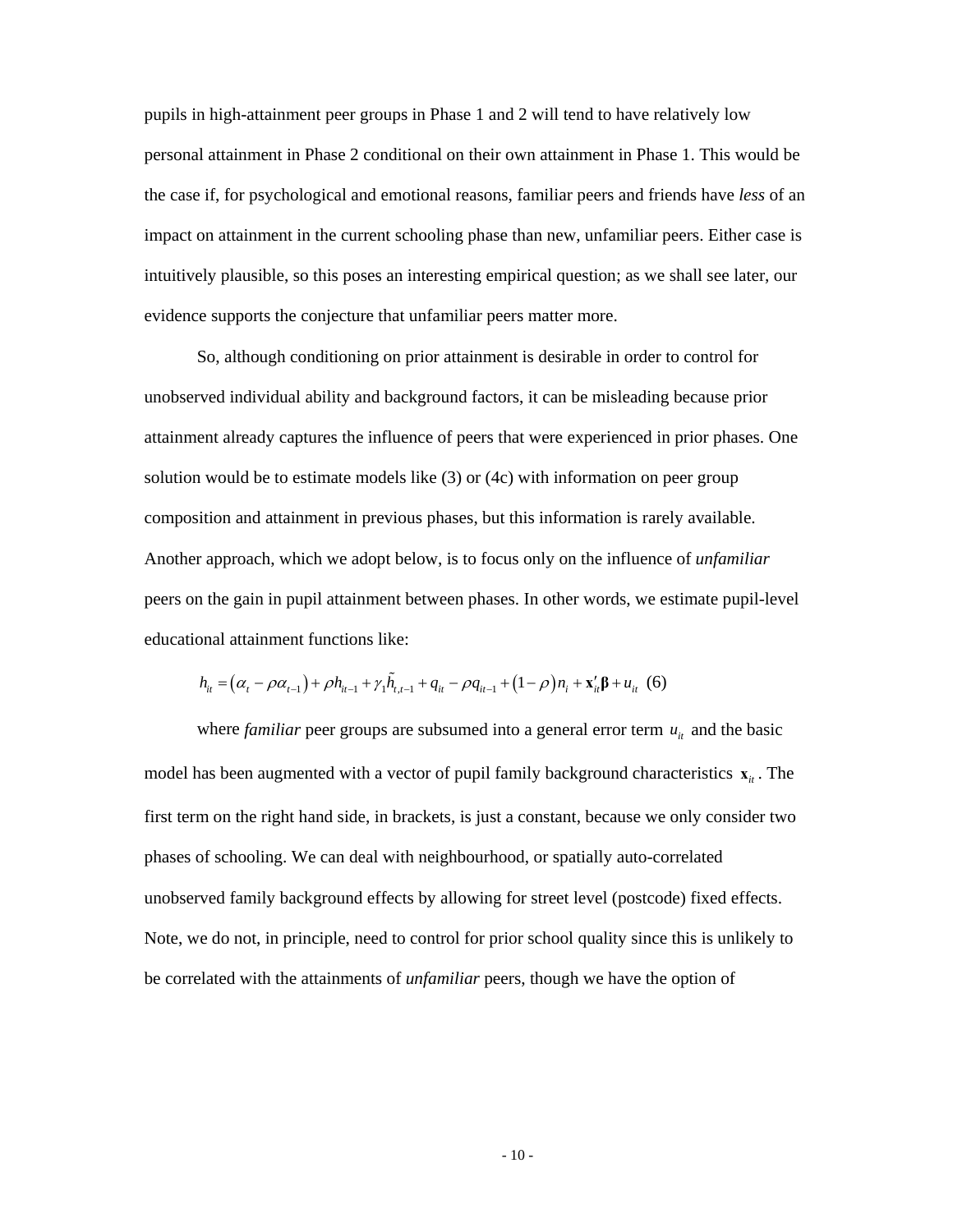controlling for Primary school effects since children from the same primary school go on to attend different secondary schools $3$ .

However, ignoring *familiar* peers in this way does raise obvious difficulties if unfamiliar and familiar peer group characteristics are correlated. We might also worry that there are other unobserved individual components that are correlated with peer group attainment through sorting (even conditional on school or neighbourhood fixed effects). However, we argue below that our data allows us to derive an instrument for *unfamiliar* peer group prior attainments that circumvents both these problems.

# *3.2. Instruments for own and peer-group attainment*

 $\overline{a}$ 

Our proposed instrument for the mean attainment of a pupil's new peer-group on transition from primary  $(t-1)$  to secondary  $(t)$  school phases is a measure of the teaching effectiveness of schools from which these unfamiliar peers originate. We measure this school effectiveness using pupils' average gain in attainment between ages 7 and 11 at each Primary school. *Importantly, whilst we use the cohorts aged 14 in 2002 and 2003 for estimating our main equation (6), we use the cohorts age 11 in 2002 and 2003 to construct our instrument from primary school value-added*.

The identifying assumptions behind this strategy are: a) that the estimate of the age 7-11 value-added of the age 11 cohort is only correlated with the age-11 attainments of the age-14 cohorts who attended the same school because of differences in Primary schools generated by

<sup>&</sup>lt;sup>3</sup> Basing peer group effect estimates on *unfamiliar* peers and not all peers also means that we could, technically, include Secondary school fixed effects. However, variation in the unfamiliar peer group within Secondary schools occurs only because of variation in the familiar peer group so this is not very helpful to our analysis as structured in Section 3.1.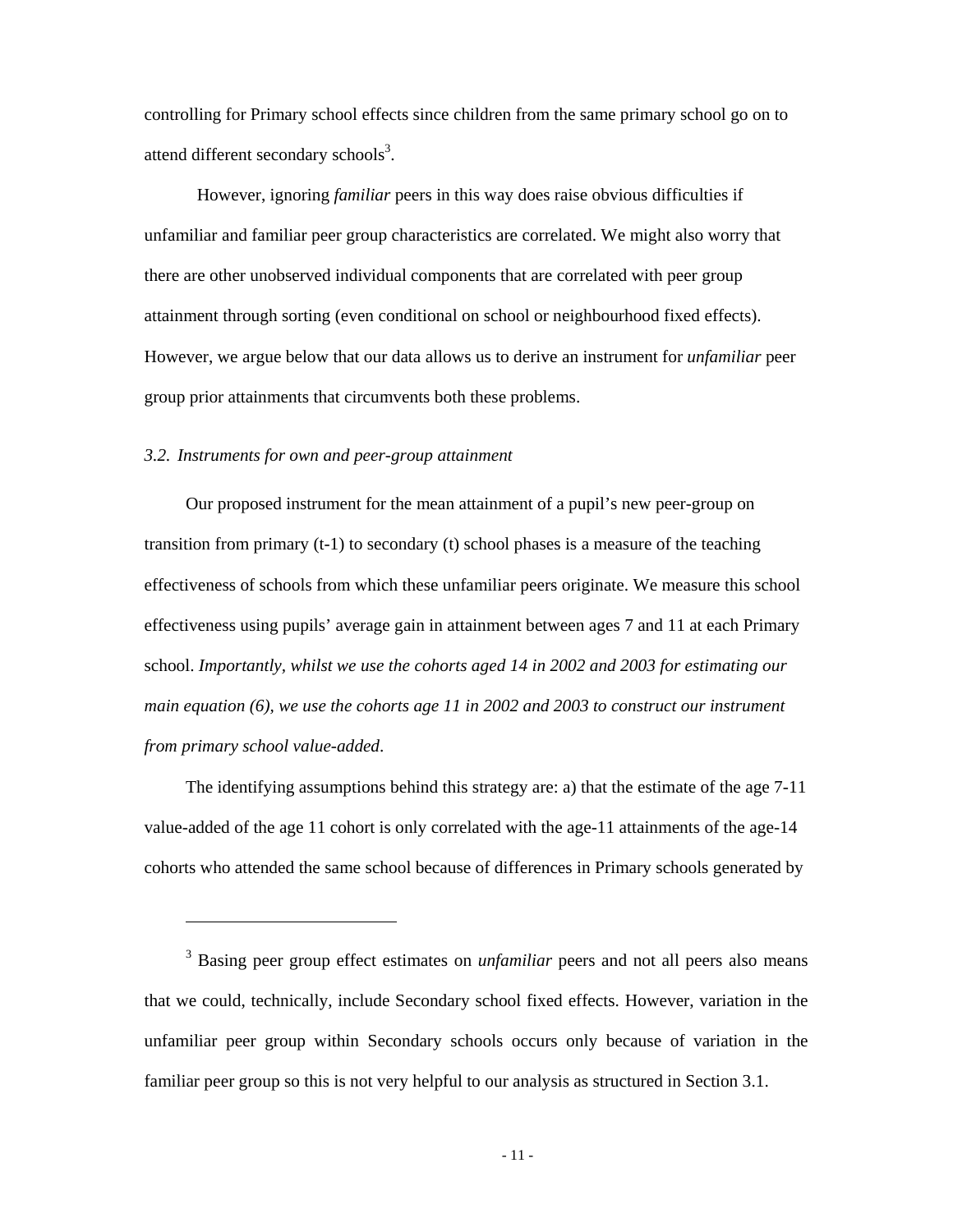resource allocation, teaching quality, leadership and other institutional factors; b) that peers' Primary school effectiveness is only correlated with a pupil's own attainments at age 14 because it has a direct impact on peer's prior attainments that feeds through to the pupil via Secondary school peer group effects. These assumptions need only hold conditional on a pupil's own prior attainments, pupil characteristics, and neighbourhood or primary school fixed effects that can be included in (6). In other words, we assume that pupils do not choose Secondary schools based on the future 'value-added' of younger cohorts in the Primary schools attended by pupils who will form their Secondary school peer-group.

Further empirical problems arise in practice because the test score for pupil *i* at the end of phase *t* combines educational attainment  $h<sub>i</sub>$  with a component capturing test measurement error, ability shocks or other noise  $\varepsilon$ <sub>*ii*</sub>. Substituting snap-shot test scores as measures of attainment (both own and group) introduces additional noise components (this is the issue raised by Todd and Wolpin (2003)). However, we have other instruments available for a pupil's own attainment. Firstly, note that the prior *expectation* of test score attainments, conditional on observable pupil characteristics, is a plausible instrument for pupil human capital since it is uncorrelated with test-score measurement error. Since our data provide teacher assessments of expected attainment in the age-11 tests (measure in terms of Key Stage Levels - see Section 4 below) we can use these as instruments for individual pupil achievement.

In summary, we propose to estimate model (6) using teacher expectations of attainment at age 11 as an instrument for pupil attainment at age-11, and the effectiveness of Secondary school peers' origin Primary schools as an instrument for their age-11 attainment. We further extend the empirical specification beyond that in (6) to allow for 'contextual' peer-group effects from pupil demographic characteristics. Secondary school peer-group for pupil *i* is always defined as the mean amongst the group of unfamiliar Secondary school-mates, which

- 12 -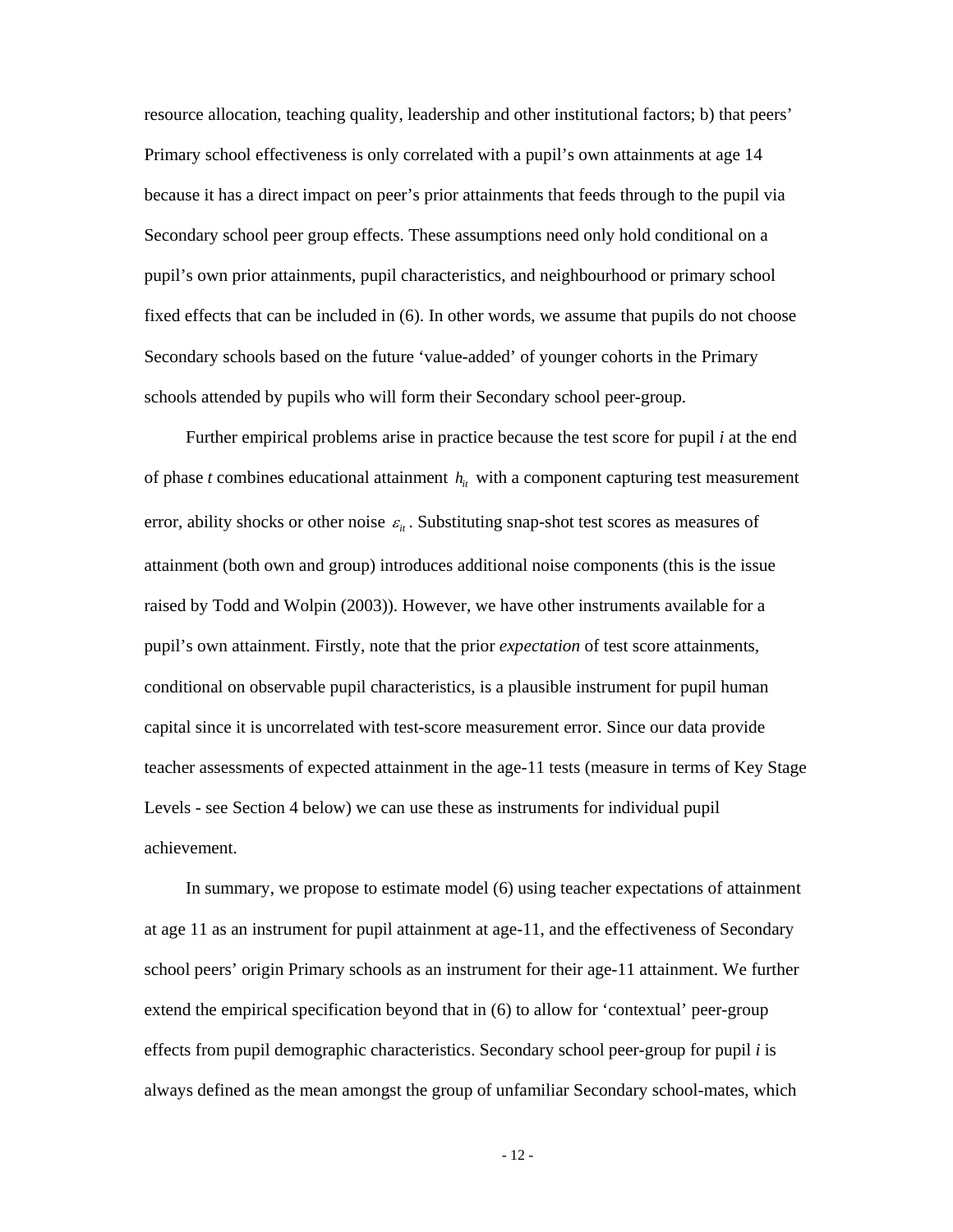here means those who did not attend the same Primary school and who do not live in the same residential postcode as pupil *i*. 4

# **4. Data and institutional context**

 $\overline{a}$ 

In England, state compulsory-age education is organised into five National Curriculum 'Key Stages' and spread over two phases. Primary schooling starts at age 4/5 and continues to age 10/11, spanning Foundation Stage and Key Stage 1 (5-7), and Key Stage 2 (8-11). Compulsory Secondary schooling runs from age 11/12 to age 15/16, spanning Key Stages 3 (12-14) and Key Stage 4. Pupil progress is assessed by standard SATS tests at the end of each Key Stage: Keys Stage 1 at age 7, Keys Stage 2 at age 11, Key Stage 3 at age 14 and Key Stage 4 at age 16. Funding of schools is organised largely through central government grant distributed to Local Education Authorities (LEAs), and these LEAs handle most of the school admissions and other administrative procedures. In a few LEAs the Primary/Secondary distinction is somewhat blurred by the prevalence of 'Middle' schools, which typically bridge part of Key Stage 2-Key Stage 3, though the exact age range varies. For the purposes of this paper we describe the schools at which a pupil takes the Key Stage 3 tests (age-14) as Secondary, and the school at which they take the Key Stage 2 tests (age-11) as Primary<sup>5</sup>.

The picture is made more complex by the institutional differences between schools at all phases. Most schools (65%) are designated 'Community' schools – which means, essentially,

<sup>&</sup>lt;sup>4</sup> The reasoning for excluding residential associates is similar to that for excluding peers familiar from schooling in earlier phases.

<sup>&</sup>lt;sup>5</sup> About around 60 of our pupils (out of some 150000) are in schools officially designated as Middle schools.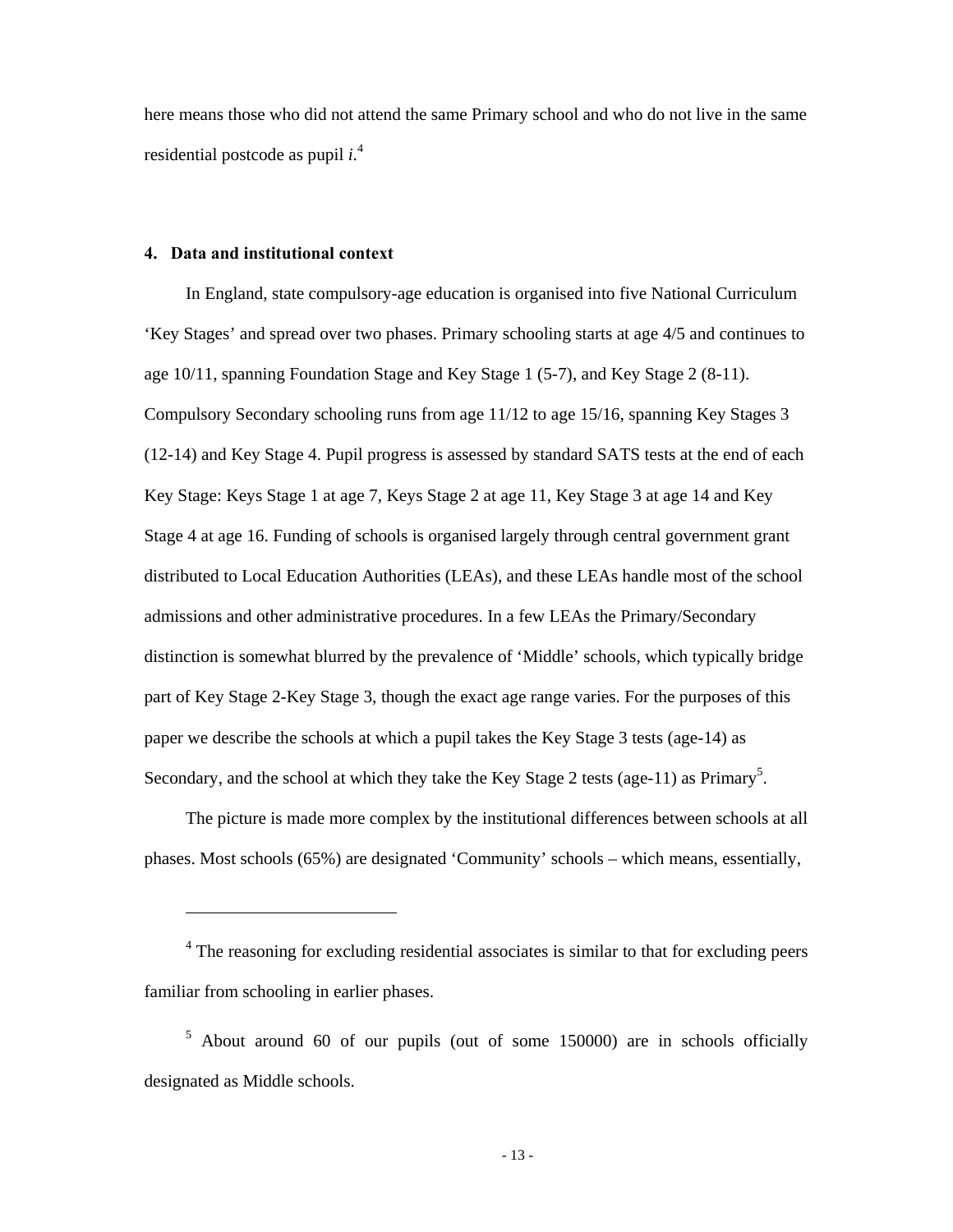that they are non-selective in admission and are administered by the LEA. Some other schools have religious affiliations and are allowed to select on the basis of religious commitment, and a smaller number are run by other types of charitable institution but still come under the 'state-school' umbrella. A number of state schools in some LEAs are allowed to select pupils by academic ability (e.g. traditional Grammar schools). In addition, there is a small, but not inconsequential, number of private sector ('Independent') schools. We will focus entirely on Community schools as an initial step to reduce selection issues induced by parental choice. Although pupils and their parents can express preferences over which Community school they would like to attend, many end up at schools that were not their first choice (or even any of their choices) because the most popular schools are over-subscribed.

Information on pupil Key Stage tests results is collected by the Government's Department of Education and Skills (DfES), who use the data to publish school performance league tables. Since 2002, the DfES has also conducted a Pupil Level Annual Census with information on pupil demographics for the current school population (in attendance on school Census day), which can be linked to pupil test records held in a National Pupil Database. The Census is based on a day in January in 2002 and 2003 and records pupil characteristics, home postcodes and school identifiers. Additional school-level information such as admissions policy and school type can be merged in from the DfES 'Edubase' system which holds details on all educational establishments.

From this composite database, we extract information on the two cohorts aged 14 in 2002 and 2003 for our main sample, plus the two cohorts age 11 in 2002 and 2003 for calculation of the Primary school value-added used in our instrumentation strategy. The age-14 cohort census data are spliced to pupils' age-14 (Key Stage 3) results and to their results recorded at age 11 (Key Stage 2). The age-11 cohort census data is spliced to these pupils' age-11 (Key Stage 2) results and to their results at age 7 (Key Stage 1).

- 14 -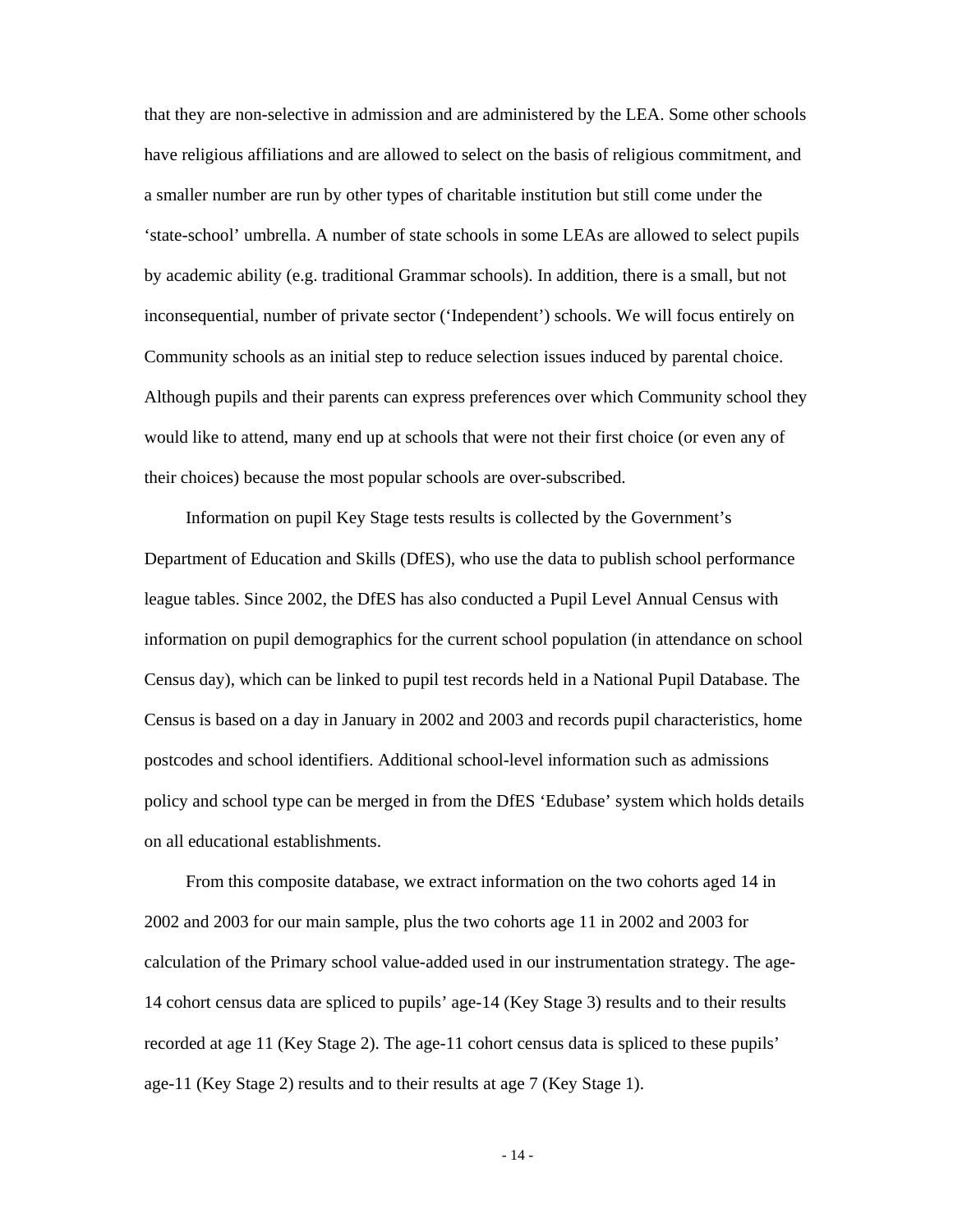The National Pupil Database holds these test results in a number formats. For age-11 and age-14 tests of the age-14 cohort we utilise the raw pupil test scores in Maths and English, converted to percentiles. For the Primary school value-added calculations we do not have raw test scores at age-7 so we use overall point scores assigned, according DfES rules, on the basis of a pupil's overall performance in a given year of SATS tests.

The data also includes a categorical indicator of teacher assessments of the pupils' Key Stage Level at time of assessment – which ranges from 1 (lowest) to 6 (highest) at age- $14$  – and we use this as an instrument for pupil attainment. As set out in the statutory information and guidance on Key Stage 3 assessment, "The tests give a standard snapshot of attainment in English, mathematics and science at the end of the key stage. Teacher assessment covers the full range and scope of the programmes of study. It takes into account evidence of achievement in a variety of contexts, including discussion and observation." (QCA 2004)

As we have said, our sample is restricted to "Community" schools only, avoiding distinctive school types that may be preferred by distinct groups in the population, or schools where there is explicit selection of pupils by ability. Also note that since we include postcode fixed effects it is desirable to have at least two pupils in each postcode attending at least two different Secondary schools<sup>6</sup>. Hence, we drop postcodes where all pupils attend the same secondary school. A postcode is typically 14 addresses (the median in England) corresponding to a contiguous group of houses on one side of a street in an urban area. Note

 $\overline{a}$ 

<sup>&</sup>lt;sup>6</sup> We impose this sample restriction although, given our definition of unfamiliar peer groups, it is not essential that pupils in the same postcode attend different secondary schools. This is because they will have different *unfamiliar* peer groups if they attend the same secondary school, but different primary schools.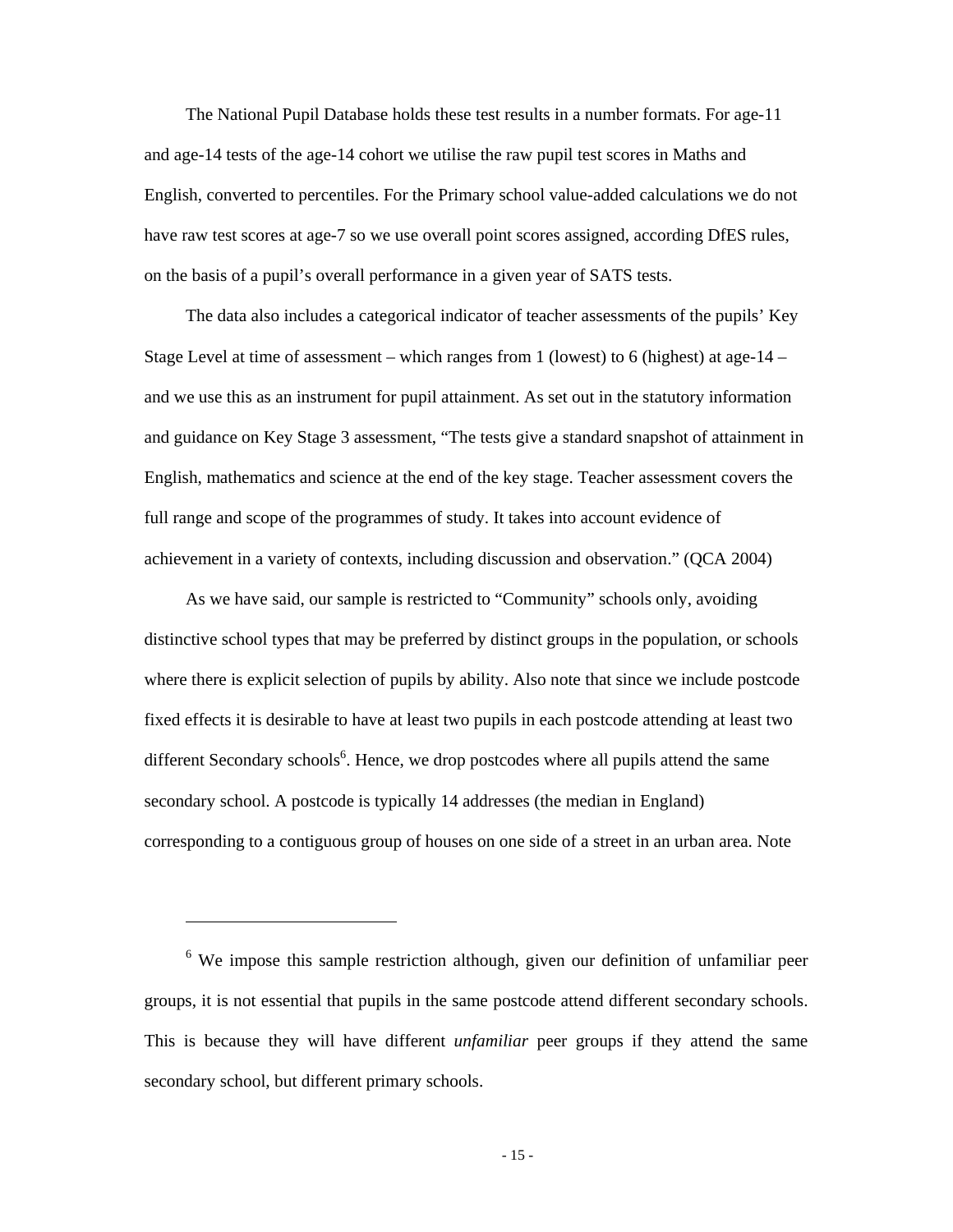however, that peer-group quality measures are built from group means derived from the two full population cohorts, not this postcode-restricted sample.

### **5. Results**

#### *5.1. Descriptive statistics*

The estimation sample we described above is much reduced in size from the full population in our data – around 13% of the full Secondary population and about 19% of the population in Community Schools. But, it contains around 155,000 pupils and is highly representative of the population in Community schools as a whole. In fact, the 19% of pupils in the sample are drawn from 99% of the Community schools across the country. Because we focus on Community schools, our sample is slightly biased towards denser urban areas with higher proportions of pupils on free school meals and in non-white ethnic groups. The geographical distribution of the 51000 postcodes in the sample is shown in Figure 1. The number of pupils per postcode ranges from 2 to 19, with a mean of 3.7.

For ease of comparison and interpretation, all variables – except our instruments – are transformed into percentiles of the distribution in the Secondary school pupil population. The means and standard deviations of these percentiles in the estimation sample are shown in Table 2, alongside with the actual means in the data.

An important thing to note from Table 2 is that the proportion of a pupil's Secondary school peer group who come from Primary schools *other* than the pupil's own is high – around 88%. This is important as we intend to estimate peer-group effects on Secondary attainment using this new, unfamiliar peer group.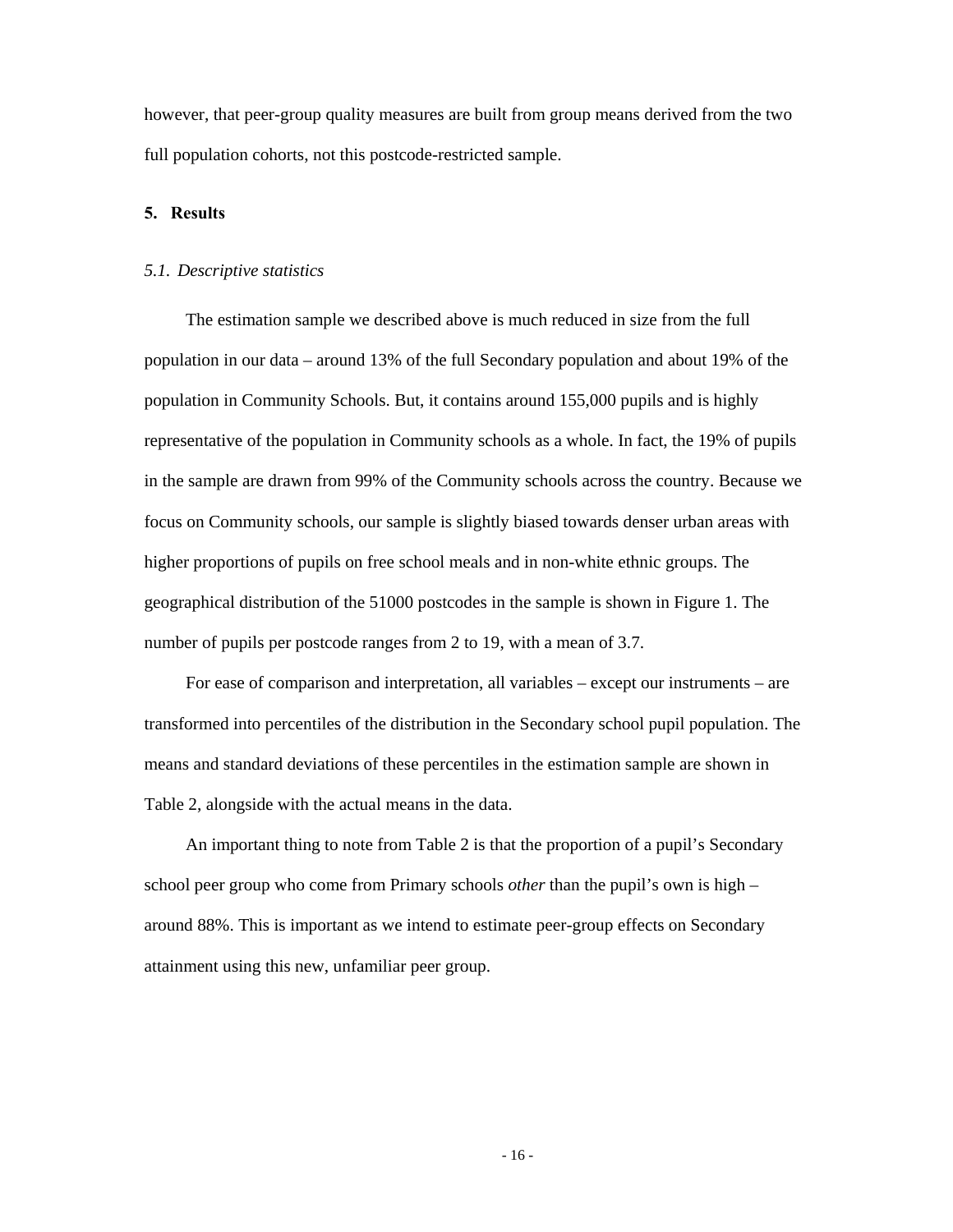### *5.2. Regression estimates of the educational production function*

We now turn to the central regression estimates of the model of English and Mathematics attainments at age 14 (Key Stage 3) based on Equation (6) and presented in Table 3-Table 5. In all specifications, we condition on prior attainments in the corresponding subject at age-11 (Key Stage 2), age in months, the number of pupils in the pupil's Secondary school year, and include a set of dummy variables as descriptors of pupil ethnicity (7 categories), free-school-meal entitlement, gender, special educational needs (4 categories), and English as a first language. In Table 3 and Table 4, we focus only on peer-group attainments and exclude all other contextual peer-group characteristics (we return to these in Table 5). Columns 1 and 4 in Table 3 present ordinary least-squares estimates for English and Maths results respectively, with no controls for school or geographical fixed effects. The specifications in Columns 2 and 5 differences the variables from residential postcode (residential street) means, whilst Columns 2 and 5 difference from Primary school means. In Table 4 we introduce instrumental variables into these within-groups specification as discussed in Section 3.2.

It is evident from Columns 1 and 4 in Table 3, Row 2 that we find a significant basic association between a pupil's age-14 English/Maths attainments and the age-11 English/Maths attainments of new schoolmates that he or she encounters on moving to Secondary school (coefficients of 0.241 and 0.242 respectively)<sup>78</sup>. Clearly, there are many

 $\overline{a}$ 

 $<sup>7</sup>$  For simplicity we do not consider the cross-elasticities with pupil attainments in other</sup> subjects, though we recognise that these may be relevant too. Inclusion of prior attainments in other curriculum areas in the regressions does not change the basic message of these results.

<sup>8</sup> The reader worried about sample selection issues should note that the OLS estimates using the full sample of 1869 Community schools are little different from those reported here.

- 17 -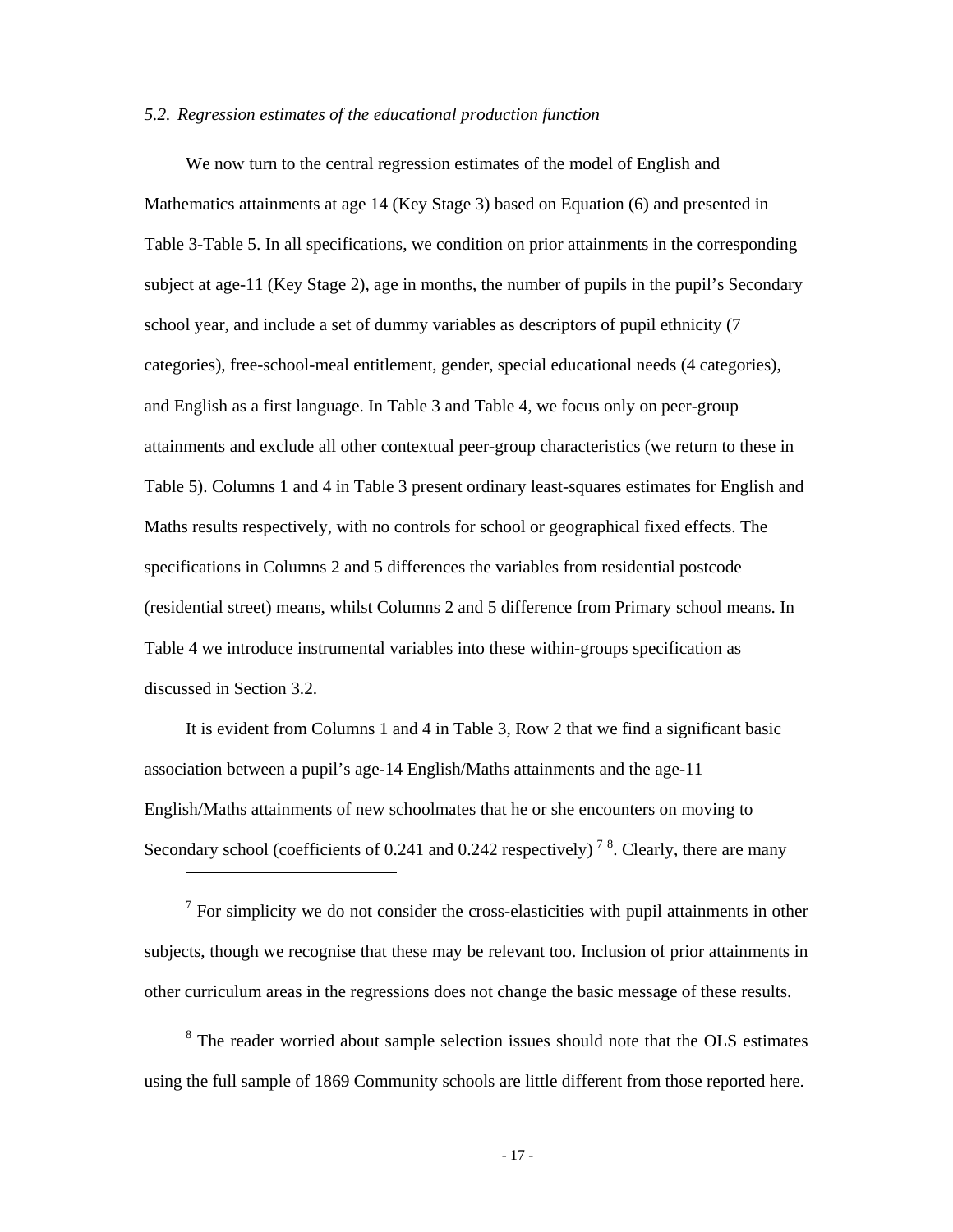reasons to doubt that this represents a causal relationship, for all the reasons outlined in Section 3. Yet, moving to the within-group estimates of Columns 2 and 5 or 3 and 6, there is only a fairly small fall in the point estimate of the peer group effect and little change, or an increase, in statistical significance. The coefficients are slightly lower for Maths when we allow for Primary school fixed effects rather than postcode fixed effects. As anyone would expect, a pupil's own prior attainments (Row 1) are the strongest predictor of attainment at age 14 in both these specifications, and are responsible for over 95% of the R-squared shown at the bottom of the table.

In Table 4, we turn to our IV strategy outlined in Section 3.2, which deals with issues of pupil sorting and mis-measured pupil attainment. A set of 5 dummy variables corresponding to Teacher Assessments of pupil ability level at age 11 acts as instruments for pupil prior attainment. In addition, the age-7 to age-11 'value-added' of peer's Primary schools (measured from pupils aged 10-11 in our sample years using the Government's standard point score) provides an instrument for peer group attainment, as discussed in Section 3.2.<sup>9</sup> However, as it turns out, the IV peer-group coefficient estimates are of a similar order of magnitude to what we found before – given their standard error – and although the point estimates are substantially higher for English, they are not significantly different from the OLS/within group estimates (based on a Hausman test). Again, it makes little difference whether we choose Primary school or postcode fixed effects and our IV approach confirms that the influence of these *unfamiliar* peers' prior attainments can be quite successfully identified by OLS estimates conditional on a pupil's own prior attainments.

 $\overline{a}$ 

<sup>&</sup>lt;sup>9</sup> We also tried as an instrument the 'conditional' value added obtained as the Primary school-mean residual from a regression of age-7-11 value-added on pupil characteristics: the results were almost identical.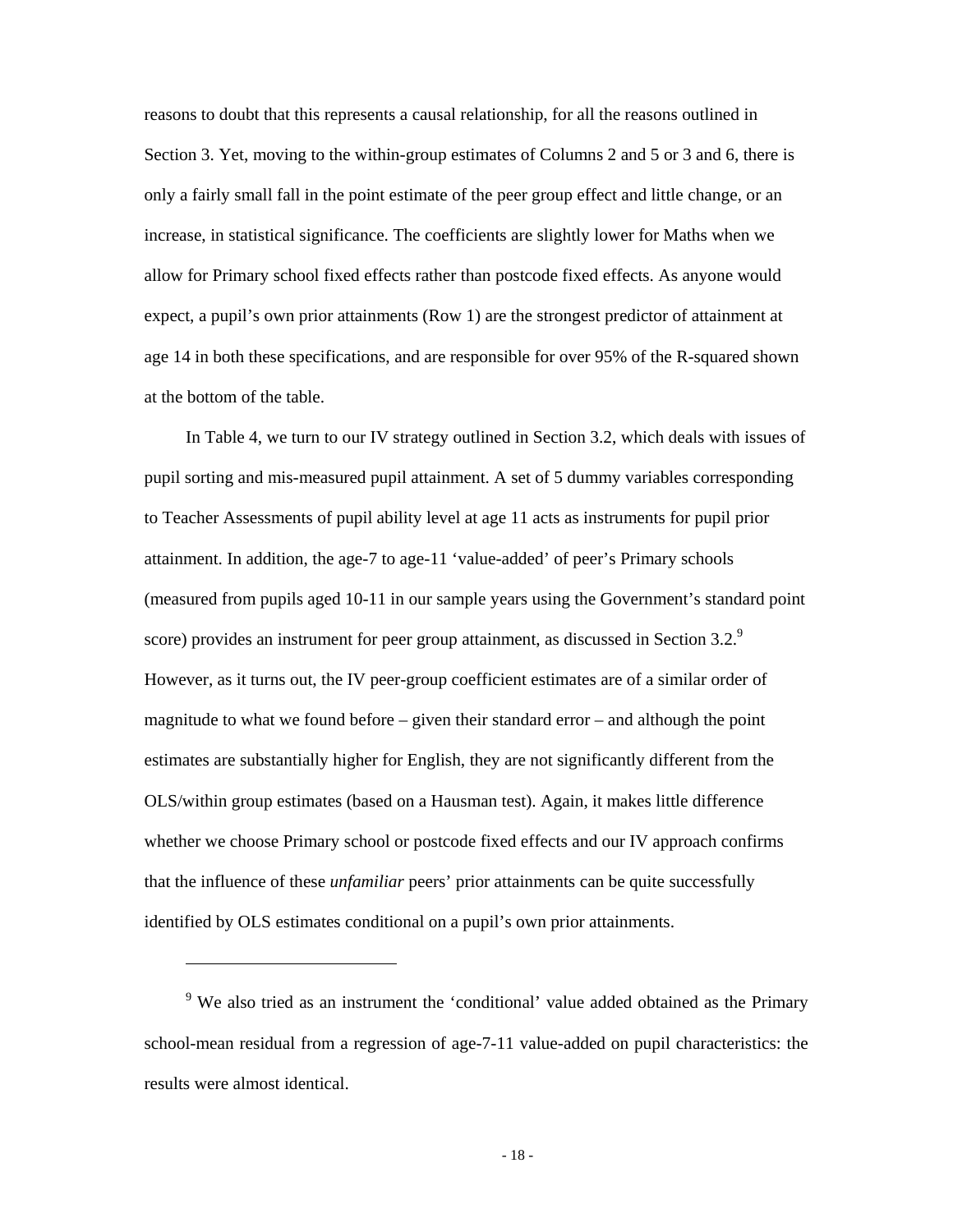Taken together, the range of these figures indicates that an increase in mean attainment of unfamiliar peers of 10 percentiles corresponds to a  $1.5 - 2.6$  percentile improvement in individual pupil attainment. Based on our IV estimates, a move through the peer-group attainment distribution from the bottom decile to the top decile (a shift of 24 percentiles in terms of pupil test scores) would push up pupil attainment by at most 5.75 percentiles in English (24  $\times$  0.26)) and 4.8 percentiles in Maths (24  $\times$  0.20)). Another way of gauging the magnitude of the effect is to note that a one-standard deviation move up the distribution of peer-group mean attainments (8 percentiles in English, 8.8 in Maths) increases pupil attainment by 5-8 percent of one standard deviation, which in turn indicates that peer-group effects could account for, at most, some 0.6% of the variance in pupil progression over this period. By comparison, general school-specific factors (estimated by secondary school fixed effects in value-added models) account for about 13% the variance in pupil progress between age-11 and 14 in our data.

What the IV strategy also reveals is that the coefficient on prior attainment (in Row 1) is quite sensitive to the transient and noise components of pupil test scores in the OLS and within-group estimates. The partial correlation between age-14 and age-11 attainment increases by about 15% for English and by 9% for Maths. Evidently, OLS estimates of valueadded models underestimate the persistence of ability across school phases, though this does not have a large bearing on the magnitude of the peer group effects we are interested in here.

In order to gauge the quality of our instruments, the figures at the bottom of Table 4 report the F-statistics on the set of Teacher Assessment dummies and the coefficient and tstatistic for the instrument for peer-group attainment in each first stage IV equation. These are encouraging in that they show that the instruments are extremely strong predictors of the variables they are designed to instrument.

- 19 -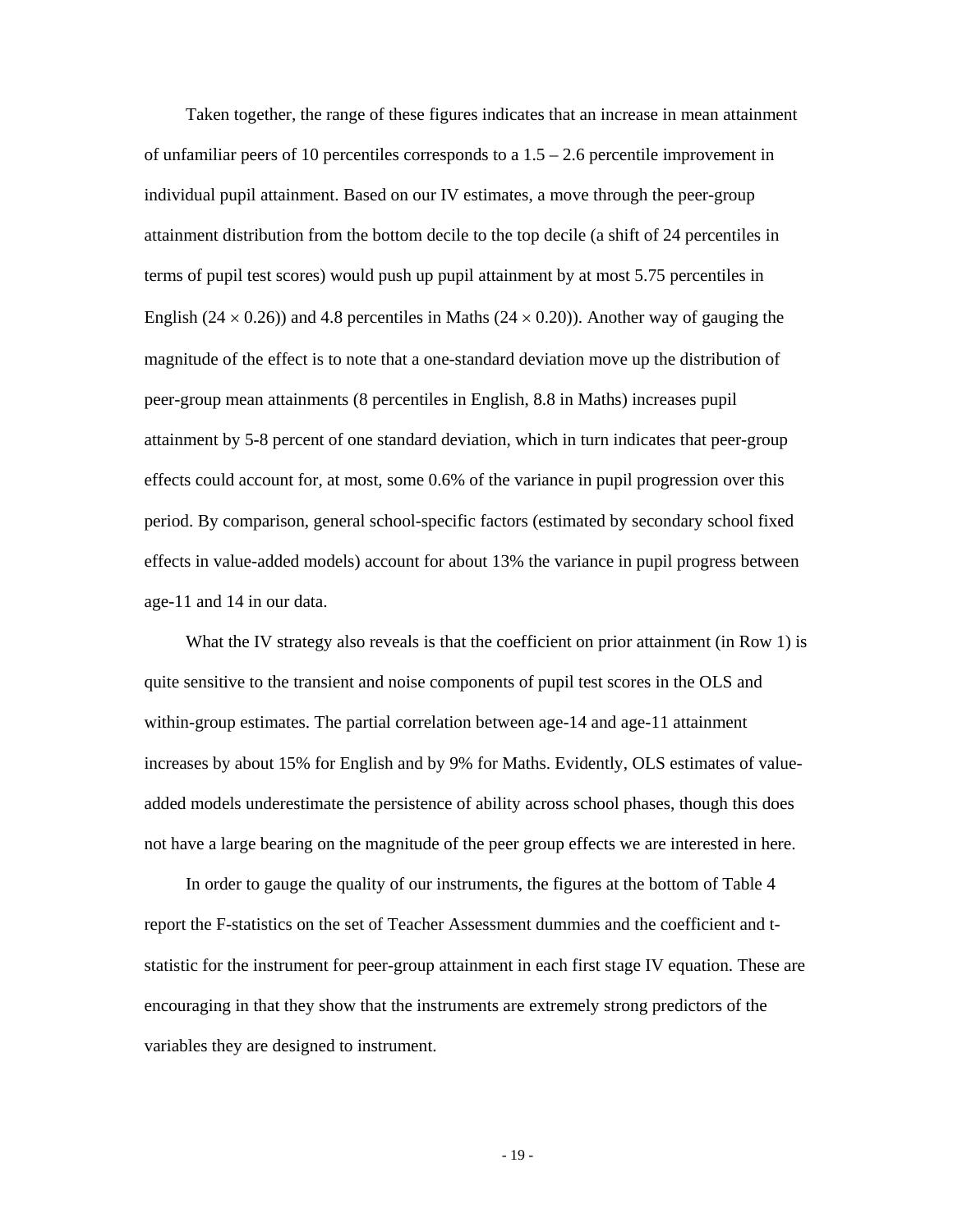We conduct a more detailed analysis of these IV results, and consider the role of other contextual peer-group characteristics in Table 5. Column 1 and Column 5 show the key results for English and Maths respectively. Columns 2-3 and 6-7 show the corresponding first stage regressions, and Columns 4 and 8 present the reduced form regressions. Looking at the coefficients in Row 2, Columns 1 and 5 shows us that the point estimate of the impact of peer-group attainment in English is substantially (though insignificantly) larger once we condition on peers' demographic characteristics; the coefficient is much less precisely measured, because peer-group characteristics and attainments are highly correlated. The results for Maths are similar to those that went before without additional contextual controls. Overall, the contextual effects from demographic characteristics seem unimportant for English in terms of magnitude, significance and explanatory power. Some characteristics – age, first language and particularly gender mix – seem relevant for pupil Maths attainment at age-14. A one standard deviation move up the gender-balance distribution (5 percentiles) is associated with a 0.07 percentile increase in pupil maths attainment at age 14. However, in terms of magnitude, the influence of prior attainments completely dominates all the other peer-group influences.

As before, in Table 3, the first stages for both endogenous variables are encouraging, with large coefficients and high t/F-statistics for the relevant instruments. It is reassuring to note too that pupil's own age-11 attainments are now completely uncorrelated with peergroup Primary school 'value-added' in Row 9 of Columns 2 and 6. Inspection of the reduced form in Columns 4 and 8 in relation to the IV in Columns 1 and 5 is also informative, in particular because this reveals that peer-group income (measured by free-meal entitlement) has quite a strong relationship with pupil attainments at age-14 in the reduced form. However, the main IV estimates show that this is only because peer-group income has a strong bearing on peer group prior attainments.

 $-20-$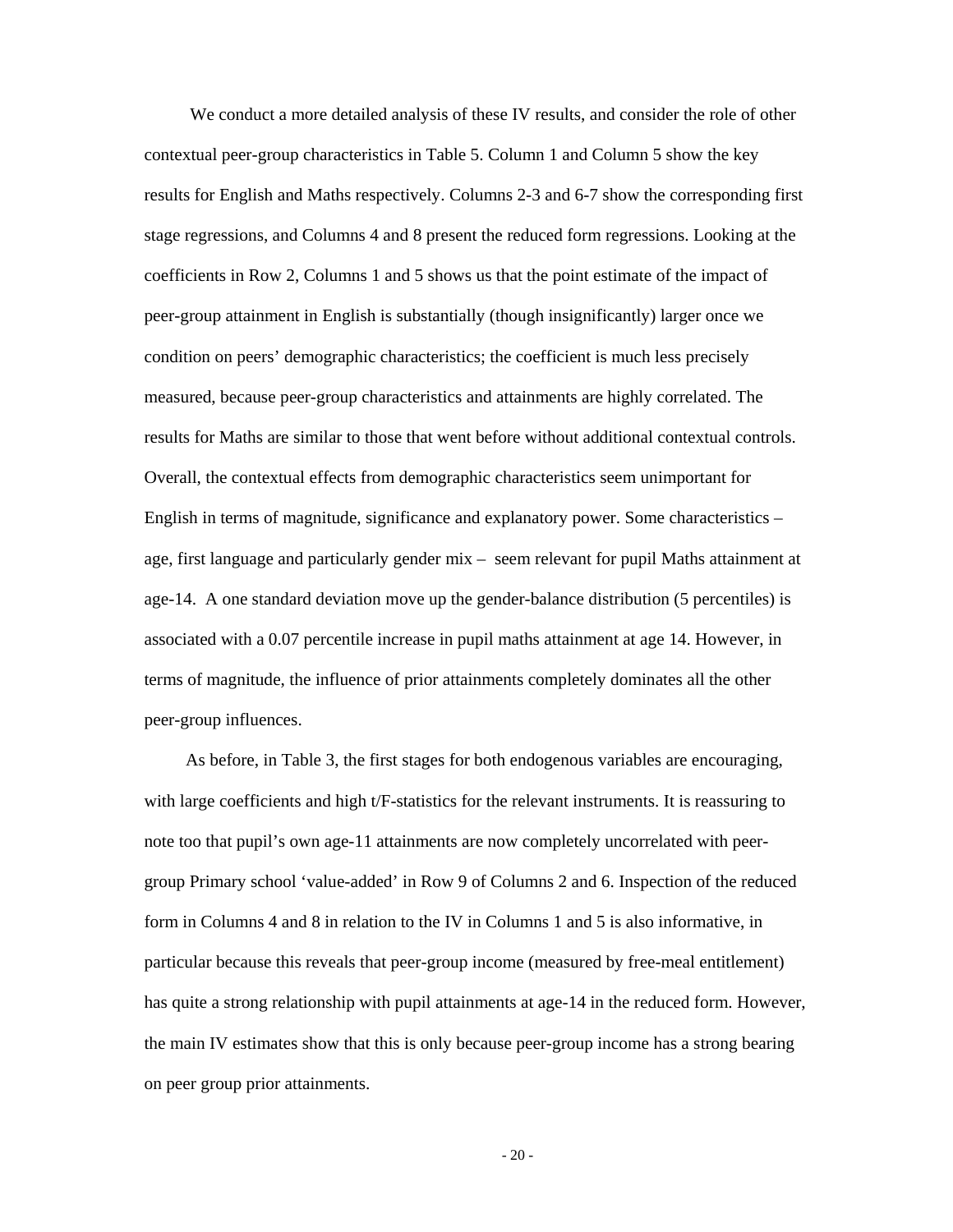One concern is that our IV strategy will fail if pupils select Secondary schools on the basis of their expectations of the quality of school from which their peers will originate. In fact, such selection would be rational if peer's Primary school quality is really beneficial to his or her own education as our results indicate. If true, then this implies that peer-group effects must actually be positive, but our estimates will be upward biased. We have taken some steps to allaying such concerns by considering the peer-effect of schoolmates who arrive in Secondary school some time after the majority of transfers (that is, those with greater than median start date). These arrivals could presumably not be easily anticipated by other cohort members.10 Our finding is that the association between individual attainments and the value-added of the origin schools of these late arrivals is no different from the association of individual attainments with the peer-group as a whole. Based on this, we do not believe that selection of Secondary schools on the basis of feeder-school quality is influencing our results.

# *5.3. Evaluating the contribution of familiar and unfamiliar peers*

 $\overline{a}$ 

Our model in Section 3.1 and the peer-effect estimates above are based around the new, *unfamiliar* peers that a pupil encounters on transfer to secondary school. Our model in Section 3.1 illustrated that the association between pupil attainments and the prior attainments of schoolmates familiar from previous school phases could be very small, once we condition on pupil prior attainments – or even negative if new, unfamiliar peers have a larger structural influence on attainments than those who are familiar. We have avoided this problem by simply eliminating familiar peers in our calculation of peer group quality, but this obviously

<sup>&</sup>lt;sup>10</sup> Such late arrivals may occur because children have moved home, arranged for a school transfer, or have been held back for some reason, for example if a school of preference was not available.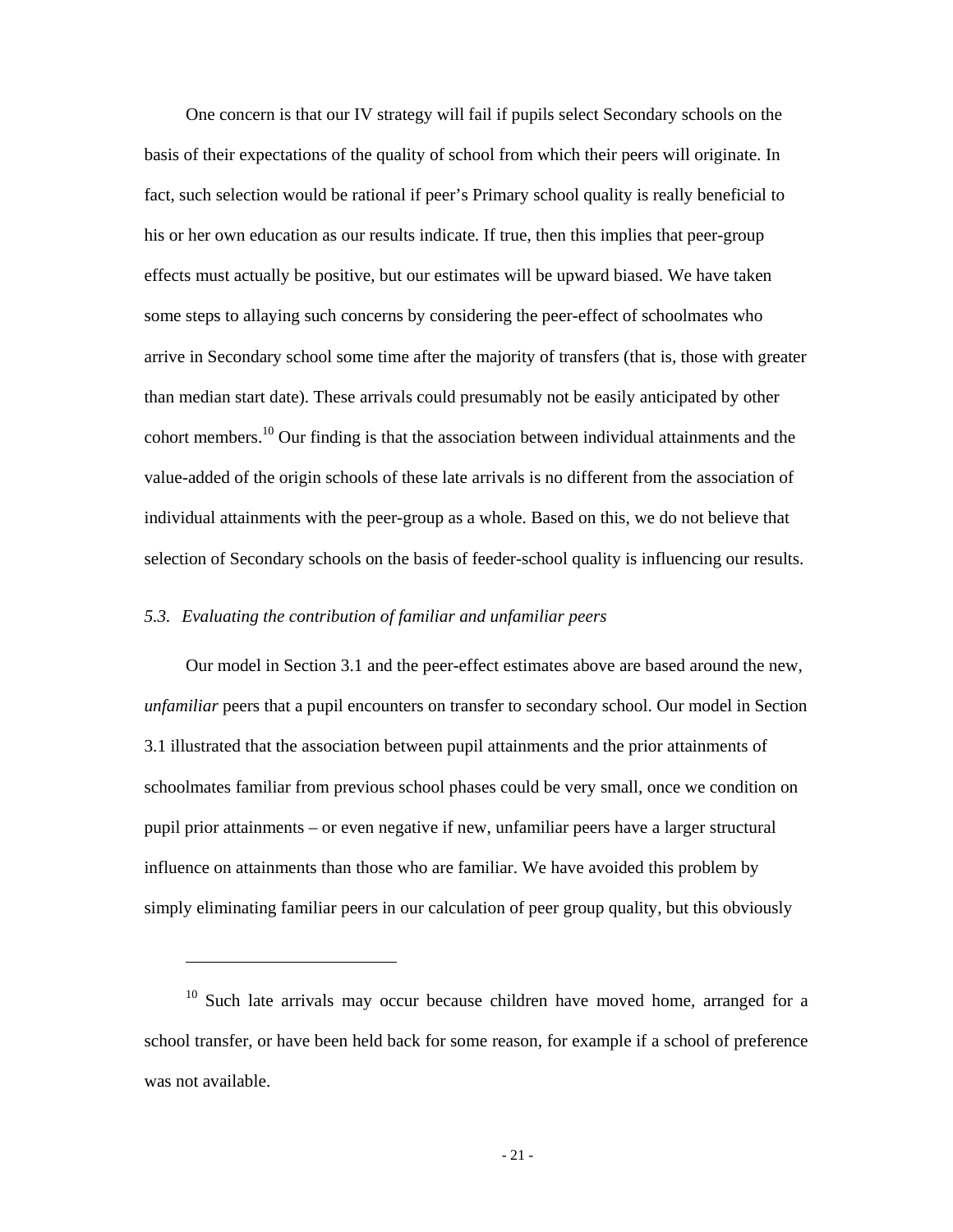means we have said nothing about how much *these* peers matter for pupil attainment in subsequent phases. Moreover, we have not shown whether omitting the quality of familiar peers in our estimation has an important bearing on our results. We have no credible instruments for familiar peer-group characteristics, so cannot exploit our instrumentation strategy. Nevertheless, since our IV, within-group and OLS results in Table 3 and Table 4 are not markedly different, we consider it worth exploring the role of familiar peers on prior attainments in a basic specification. In Table 6, we show estimates from within-group models akin to Table 3, Columns 2 and 5, with postcode fixed effects, and the results are very much what we would expect in the light of the model in Section 3.1. Once we add in the mean prior attainments of Secondary peers who are familiar from Primary schooling, the *unfamiliar* peer effect barely changes for English, but increases for Maths. However, the association of pupil attainment with the attainments of familiar peers is itself *negative* and significant, conditional on pupil prior attainment. As explained in the modelling section, this is because – for a given level of pupil prior attainment – peer group effects imply that pupils with good peer-group histories are of low ability.

Using these parameter estimates, we can make a rough calculation of the relative importance of the contribution of familiar and unfamiliar peers to pupil attainments. Note, if the parameter estimates in Table 6 are consistent estimates of  $\gamma_1$  and  $\gamma_2 - \frac{p\gamma_1}{1 + \gamma_1}$  $\gamma_2 - \frac{\rho \gamma_1}{1 + \gamma_1}$  (from

Equation 3 and 5) we can deduce that the magnitude of the influence of familiar peers ( $\gamma_2$ ) is, in English, about two-thirds that of unfamiliar peers in English and in Maths around one $f$ ifth. $11$ 

<sup>&</sup>lt;sup>11</sup> Assuming values of  $\rho$  of 0.772 for English and 0.852 for Maths from Table 3. So, for example, for English  $\gamma_2 = -0.061 + 0.772 \times 0.194 / 1.194 = 0.129$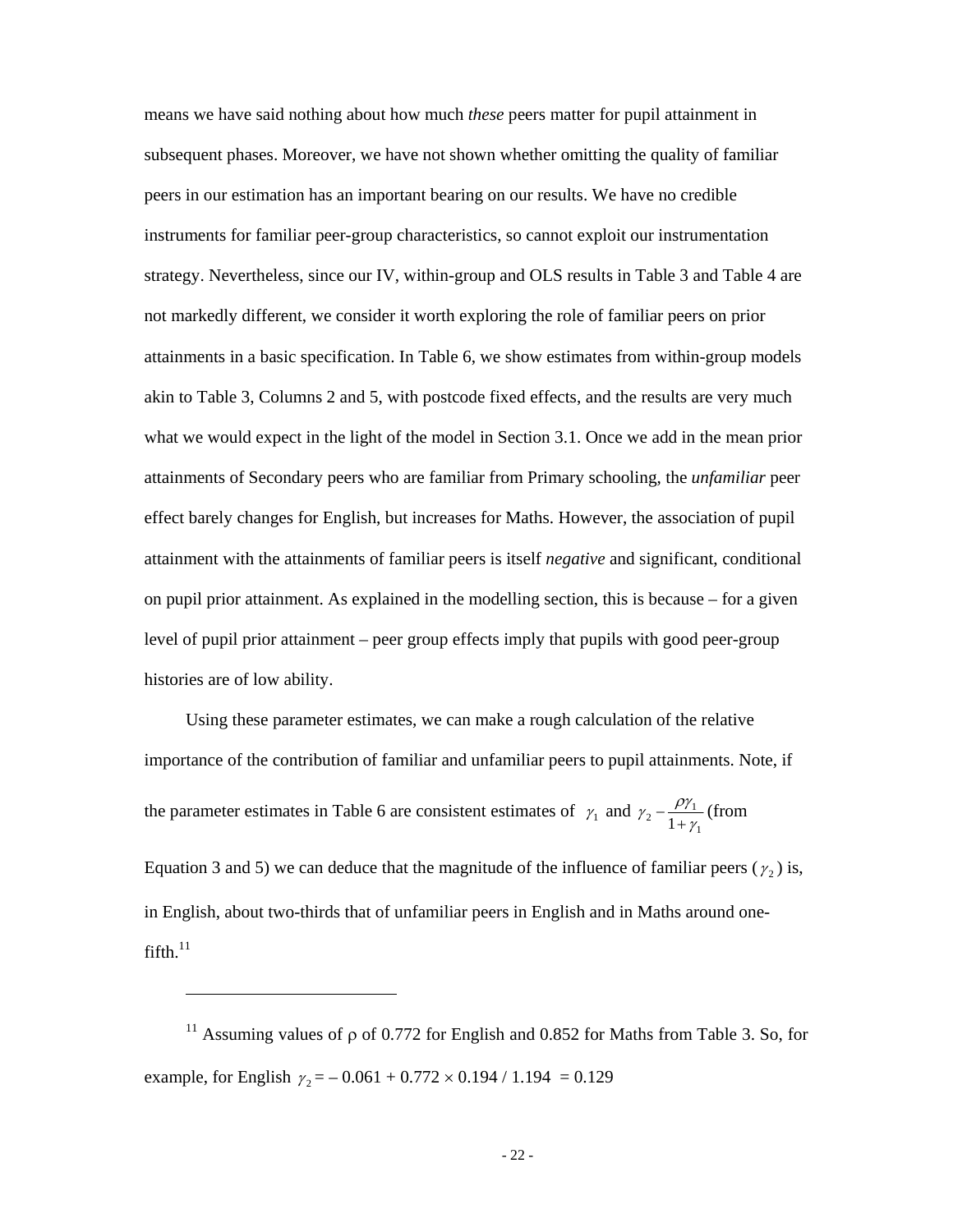In Table 6 we also demonstrate how our results look when we ignore the familiarunfamiliar distinction and simply define peer group attainment as the simple mean within each school-year cell – as is common in most peer-group papers. The within-postcode estimates in Columns 3 and 7 are considerably smaller than the unfamiliar peer-group estimates and illustrate the effect of the downward bias induced by pooling familiar and unfamiliar peer groups in value-added models. However, these coefficients rise when we instrument the pooled peer group attainment with the unfamiliar peer-group's origin-school quality.

#### *5.4. Non-linearities and complementarities*

A common theme in the literature on peer-group effects is the degree to which they are non-linear. Certainly, this is an important consideration since the policy implications when the marginal effect of peer-group quality is increasing in peer-group quality are very different from when there are diminishing marginal returns. In the first instance, policy that improves peer-group quality in the best groups provides greater gains than at the bottom of the distribution and segregation is efficient; in the second case, integration is more efficient. For example, Zimmerman (2003) and McEwan (2003) provide support for the policy mixing students of different ability. However, there are many other studies that find no evidence of nonlinearities [e.g. Hoxby (2000); Ammemueller and Pischke (2006)]. Similar considerations make complementarities between own attainments and peer-group quality interesting since these will reinforce educational inequality across individuals and drive sorting by ability across schools.

We address both these concerns in a basic non-parametric fashion by replacing the linear peer and prior attainment effects in our regressions with a dummy variable set for the joint distribution of teacher assessments of pupil Key Stage Level at age-11, and peer-group age-11 attainment quartiles. Teacher assessments are grouped into Level 1-2, Level 3, Level 4

- 23 -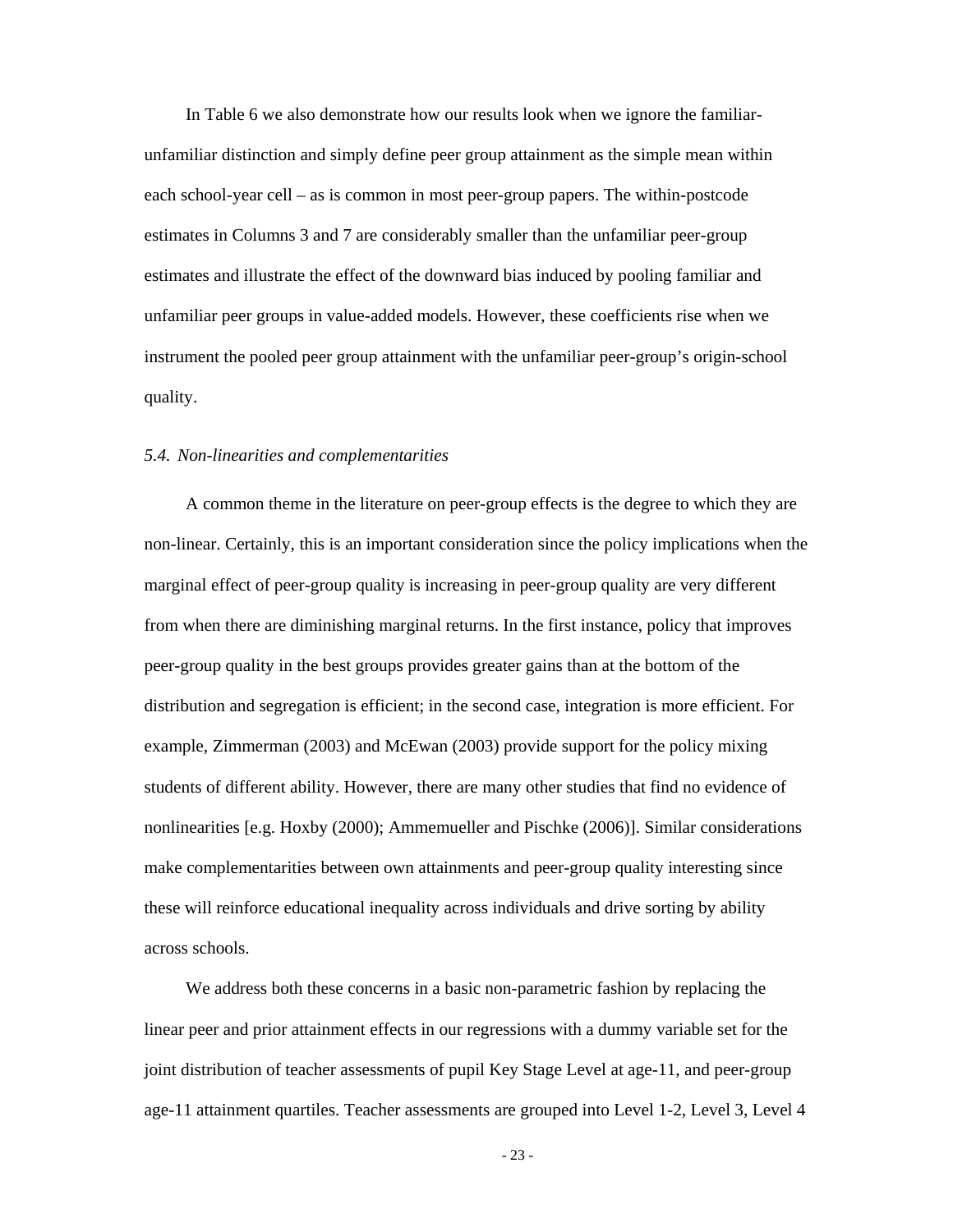and Level 5+; peer attainments are divided into quartiles. Unfortunately, we are not able to instrument peer-group quality effectively, so we present the coefficients from the OLS estimates with Primary, Secondary and residential fixed effects and are forced to rely on these estimates<sup>12</sup>. The coefficients from this regression are shown in Table 7a (English) and Table 7b (Maths). The reported coefficients show the percentile of the age-14 test score relative to the baseline pupils – those who were assessed at Level 1-2 at age 11, and are in Secondary schools with peers in the lowest quartile of age-11 attainment.

The most obvious feature emerging from these numbers is that the peer-group effects are – unsurprisingly – dwarfed by a pupil's own prior attainments; though that is not our main concern. The interesting issues are whether the peer-group effects are non-linear, conditional on prior attainments, and whether there are complementarities between peer-group and ability. Considering the first issue, inspection of Table 7 suggests some non-linearities in the sense that the gap between each peer-group quartile within any ability band is non-constant, but the patterns are certainly not striking. In Maths there is no obvious trend; in English the biggest gains are concentrated at the top of the peer-group distribution – for example a gap of 3.17 percentiles been Quartile 4 and Quartile 3 for those on Level 4, compared to 1.71 percentiles between Quartile 2 and Quartile 1.

There is more to say about complementarities, in that the least able pupils always seem to benefit the least from peer-group improvements, whereas the middle and higher ability groups do (observe the F-statistics for the joint test of the significance of the coefficients in each column, and the overall difference between the top and lowest quartile). In Maths, only

 $\overline{a}$ 

 $12$  We noted from the IV regressions above, that the main source of bias is the use of transient test measures of prior attainment [c.f. Hanushek and et al. (2003)], which we implicitly correct for here by using teacher assessment of student ability.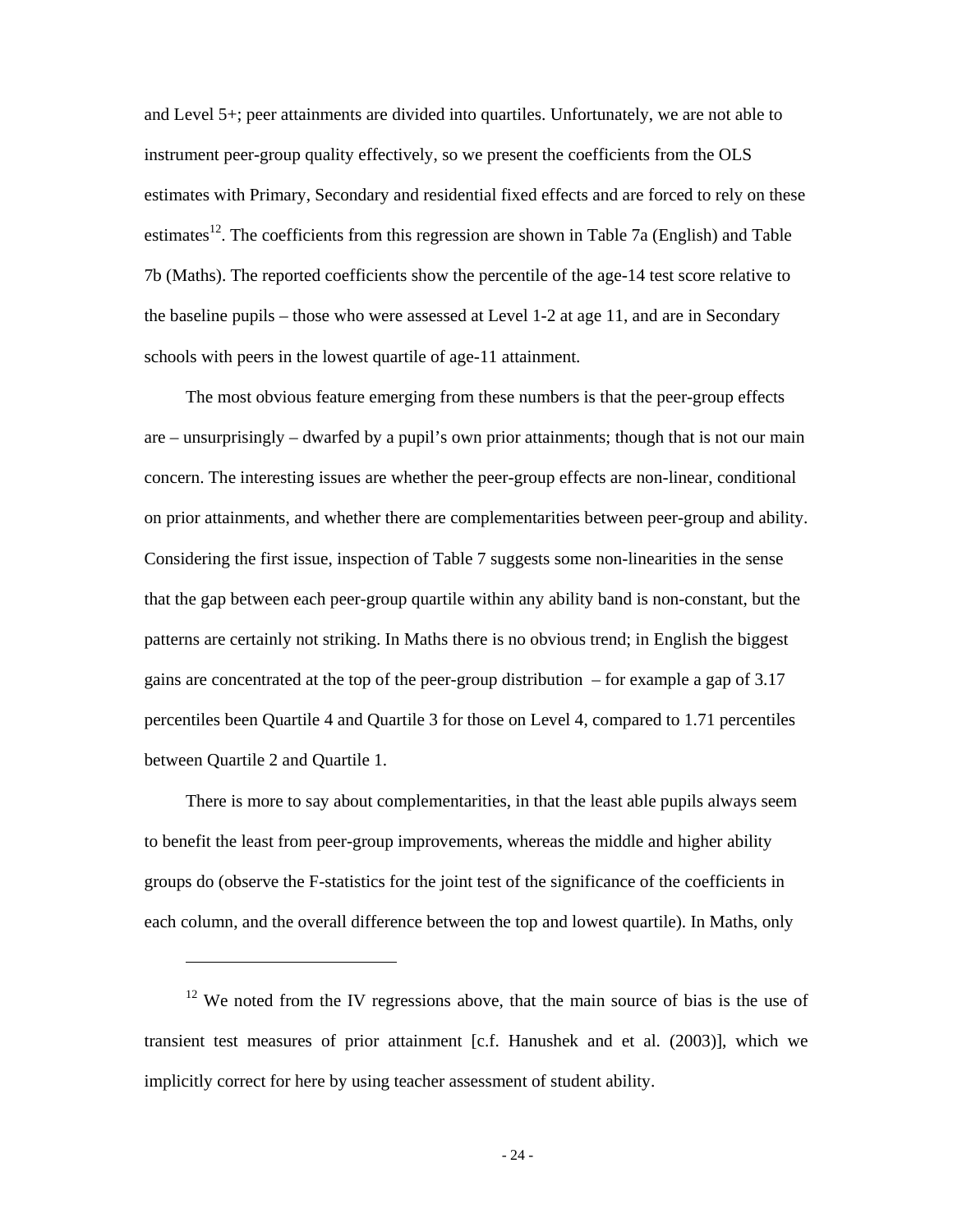those pupils expected to reach the age-11 target Level in the national curriculum (Level 4) show much benefit from peer-group attainments.

These findings offer some understanding of the reasons why lower ability pupils (or their parents) might be less pro-active in their efforts to secure better peer-groups: these children have little to gain from such actions. This is a main concern of those who criticise school choice on the basis that it leads to increased school segregation [Walford, (1996)]. One explanation for our findings is that these peer-group effects operate through competition for teaching resources, rather than direct social interaction between pupils. Suppose that the speed of learning of the lowest ability children is constrained by their own abilities, but that the speed of learning of more able children is governed by the rate at which teaching can progress, taking into account the average mix of abilities in the group. This would explain the kind of patterns seen in Table 7, with no influence from peer-group attainments on the lowest achievers, but stronger effects on other pupils. As peer-group ability increases, teachers become less constrained in what they are able to teach<sup>13</sup>.

### **6. Discussion and conclusions**

 $\overline{a}$ 

Pupils seem to do better in their early stages of Secondary school when their new schoolmates have a good record of prior achievement. Our reading of this result is that there is some form of social interaction between pupils that promotes higher attainments. Manski

<sup>&</sup>lt;sup>13</sup> An alternative explanation might be that there is streaming by ability within schools so that the least-able are unable to benefit from higher average attainment in the school, because they are segregated off from the higher-achievers. Unfortunately we have no data that would allow us to assess the extent to which low and high-achievers are segregated, but our knowledge of English Community schools tells us that any streaming is not as extreme as this would imply.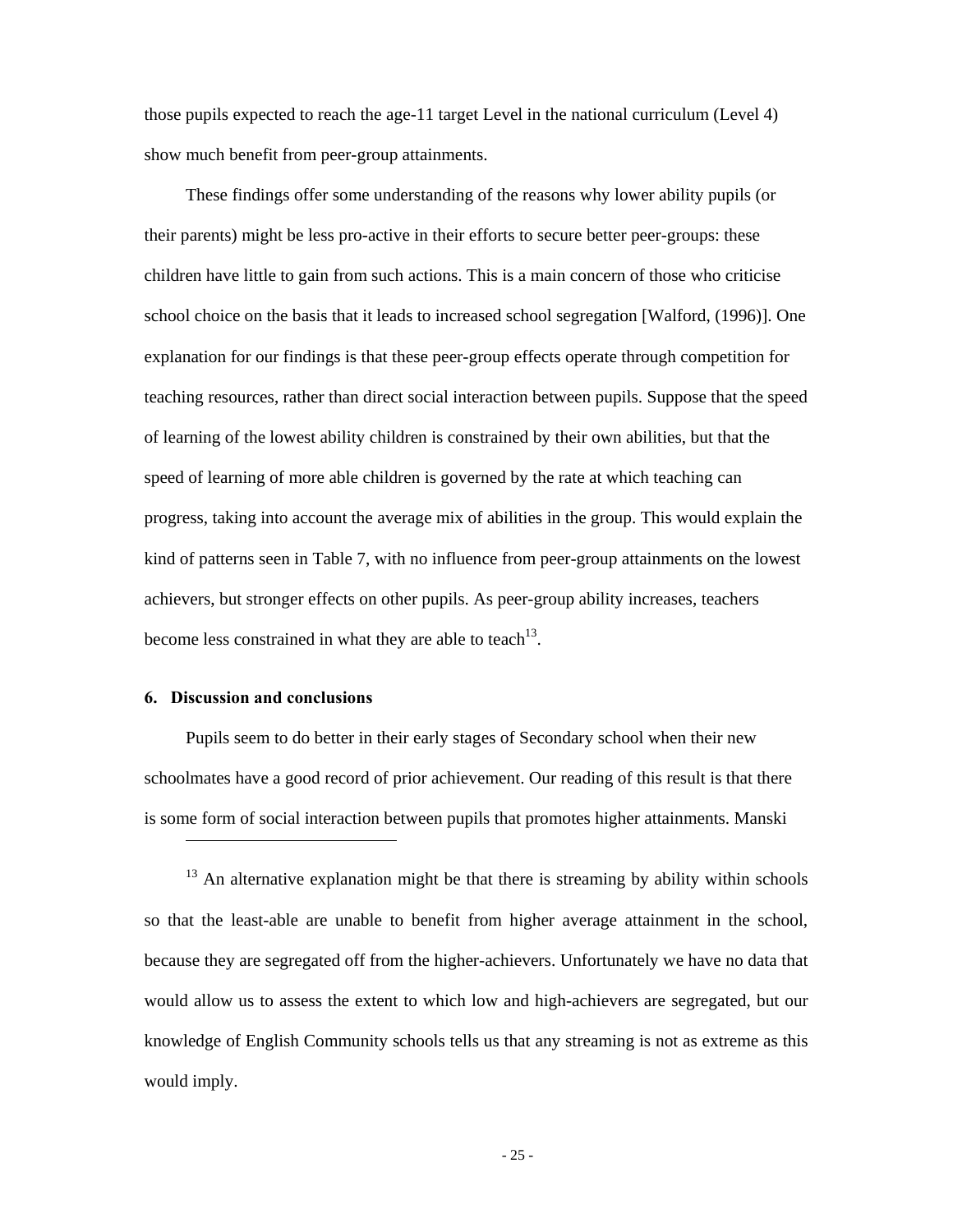(2000) provides a well-known and useful classification of social interactions in groups – those due to pupils' desire to act like their friends, those due to competition for constrained resources like teacher time, and those due to the information that group behaviour provides about the expected consequences of individual action – but we are unable here to be precise which of these mechanisms prevails. Perhaps individual behaviour is mutable under group influences, and a move to a new school with high-attaining children opens up new challenges with the individual drawn into higher achievement by the expectations of the group. However, since our findings seem to reflect responses to peer-group prior attainment and not other 'contextual' differences, and because the effects are zero for the lowest ability groups, we conjecture that the most likely explanation may be more mundane: teaching can proceed faster in higher ability groups, or can start from a higher base-line when the group's prior attainments are higher. If expectations or 'norm' (preference) related factors were important we see no reason why other group characteristics should not have an equally strong influence or why the lowest ability pupils show no response.

Prior research in the educational literature has often cited low-income of peers – measured by free-school meal entitlement – as an important 'contextual' influence on pupil attainments [e.g. Strand (2002)]. On the contrary, we show that the influence of peer-group free-meal entitlement on pupil attainments works only through the prior attainments of the peer-group. Similarly, most other group demographics have insignificant or relatively small effects. These are encouraging results for policy makers because pupils' prior attainments are surely more amenable to early interventions than socioeconomic and demographic characteristics.

On balance though, the contribution of peer-group abilities to the distribution of attainments in the short run seems very small. A one standard deviation improvement in peergroup quality relates to a mere 0.05-0.08 standard deviation increase in pupil attainments at

- 26 -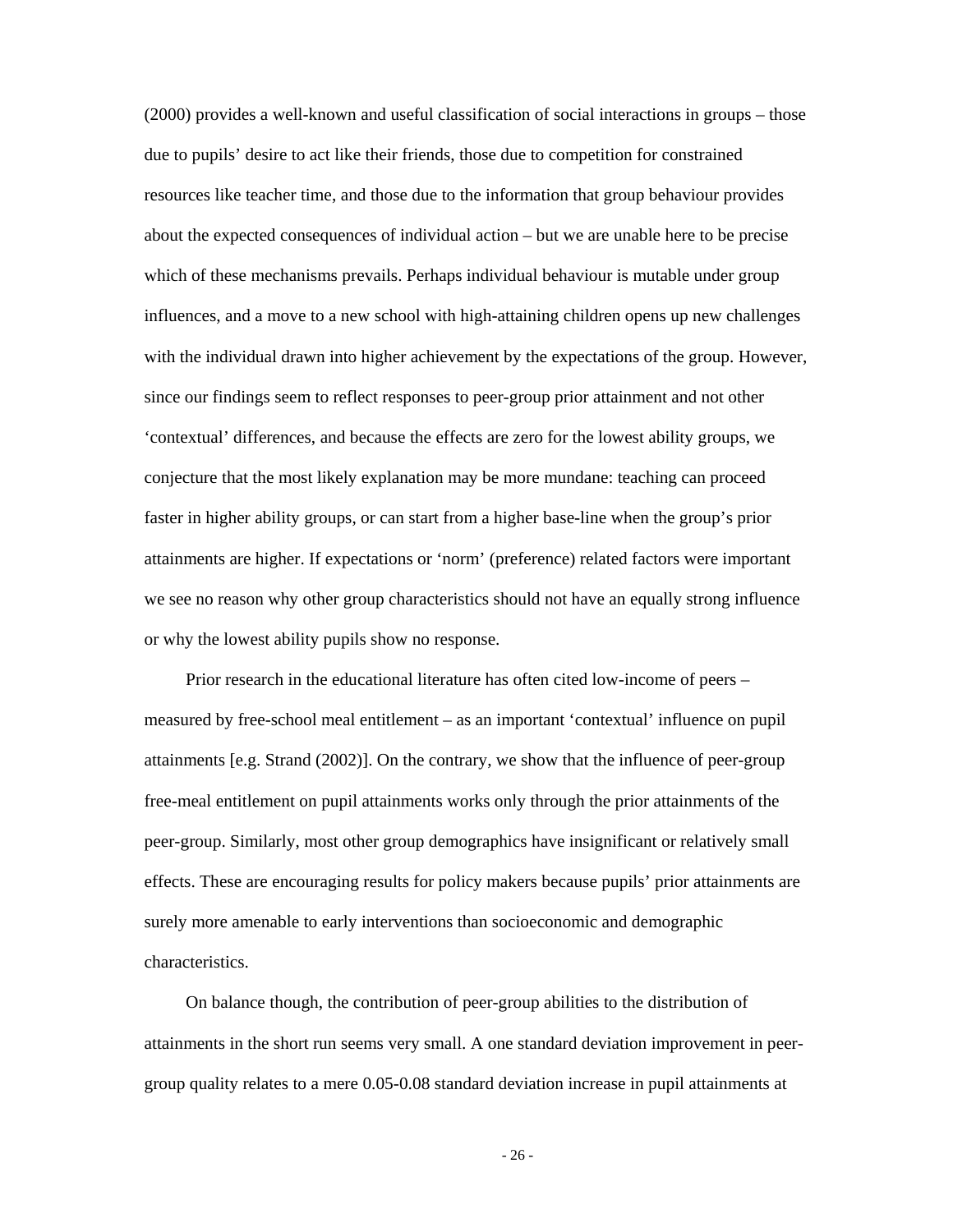the end of our three-year period. True, in the long run, if individual attainment is persistent across school phases, it is possible that a pupil who benefits from better peer-groups throughout his or her school career may be at more of an advantage than this would at first suggest. For instance, what if our estimate of the link between individual attainment in current and prior phases (a partial correlation of about 0.8) represents dependence on prior attainment, rather than persistent unobserved heterogeneity? Suppose, under this scenario, that a pupil's peer-group is one standard deviation above the mean throughout his or her 12 years of schooling, and that the effects of prior attainments (own and peer-group) on attainments at the end of each 3-year period are roughly in line with our parameter estimates: his or her end-ofschool attainments will be some 0.24 standard deviations above the mean, since the effects are cumulative over the period<sup>14</sup>. Even then, peer-groups must play a fairly limited role in the overall distribution of educational attainments: if peer-group quality was perfectly correlated over the years for each individual it would only account for 5.5% of the variance of educational attainments across individuals at the end their compulsory schooling years<sup>15</sup>.

<sup>14</sup> This assumes a model of the form  $y_{it} = 0.8 y_{it-1} + 0.08 \bar{y}_{it-1}$  where the variables are standardised. Over four periods the effect of a persistent 1 s.d. increase in peer-group attainments  $\bar{y}$  is, from the sum of a finite geometric series,  $0.08 \cdot \left( \frac{1 - 0.8^4}{\sqrt{1 - 0.85}} \right) = 0.236$  $\cdot \left( \frac{1 - 0.8^4}{1 - 0.8} \right) =$  $(1-0.8)$ . More

plausibly given what we can infer from our data, a correlation coefficient of 0.5 between mean peer-group attainments in each period would suggest that a pupil who starts off in a peer-group that is 1 s.d. above the mean, will end up with attainments that are  $0.08 \times 0.125 + 0.8 \times 0.08 \times 0.25 + 0.8^2 \times 0.08 \times 0.5 + 0.8^3 \times 0.08 = 0.093$  s.d. above the mean.

 $15$  0.236<sup>2</sup>

 $\overline{a}$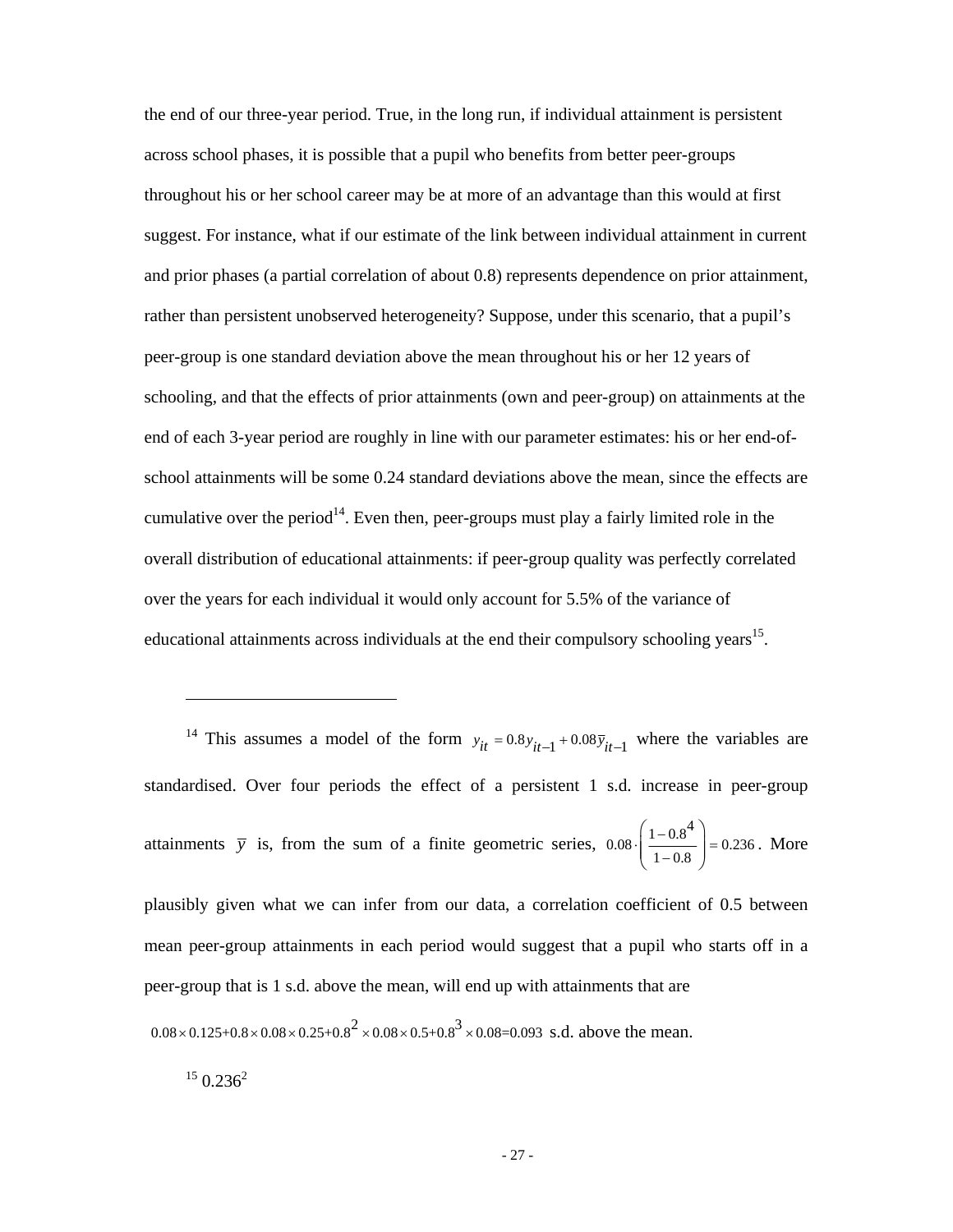Given the magnitude of these effects it is hard to believe that the efforts to which some parents go to secure schools with a 'good' peer-group are worthwhile, purely in terms of the improvement in educational achievement that better quality peer-groups can offer. Better peer-groups perhaps provide other immediate and long run benefits – physical safety, emotional security, familiarity, life-time friendship networks, or simply exclusivity – which make schools with good peer groups desirable commodities, aside from any small educational advantages they offer.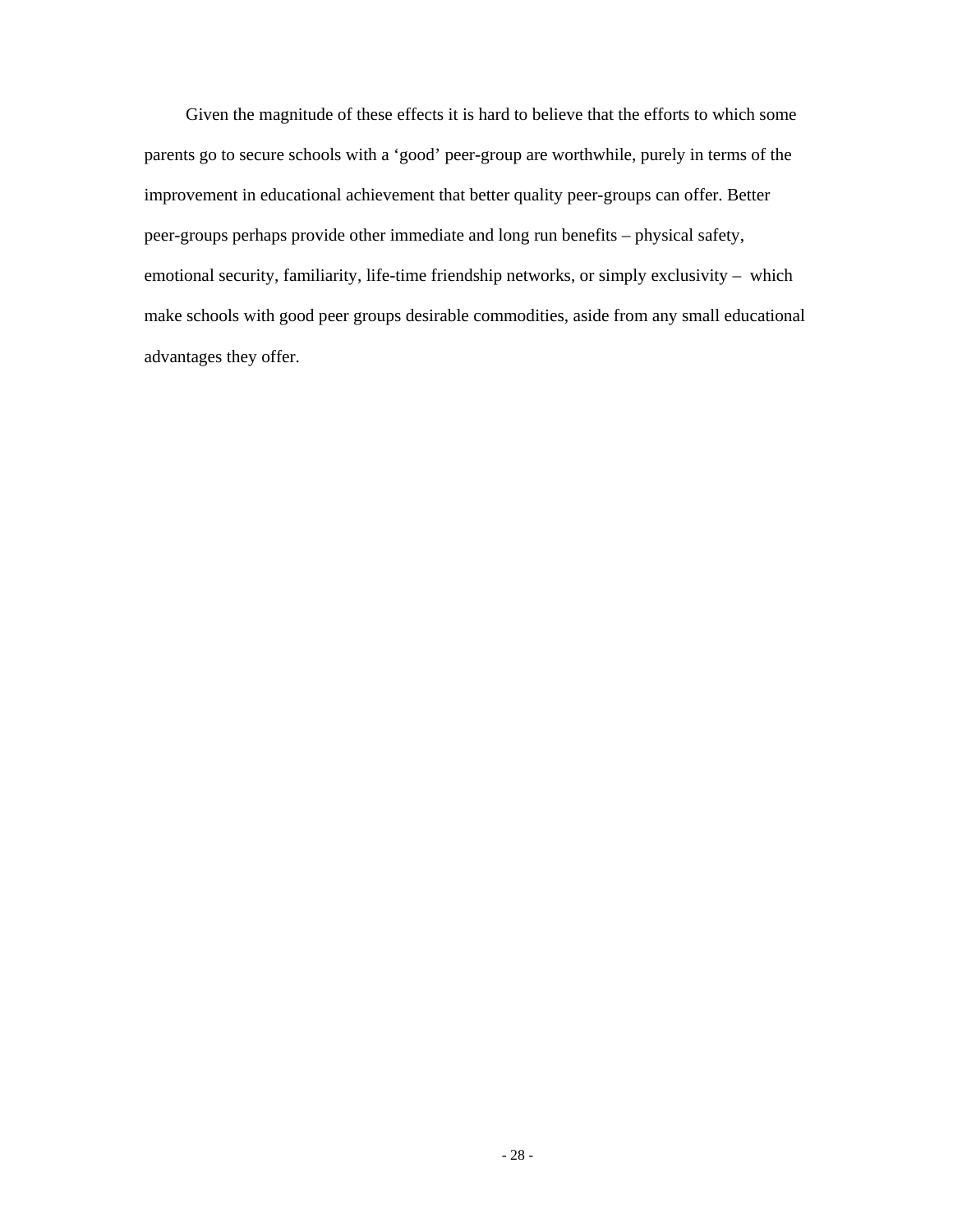#### **7. References**

- Alexander, Cheryl, Marina Piazza, Debra Mekos and Thomas Valente (2001). 'Peers, schools, and adolescent cigarette smoking', *Journal of Adoloescent Health*, vol. 29(1), pp. 22-30.
- Ammermueller, Andreas and Steve Pischke (2006). Peer effects in European primary schools: Evidence from PIRLS, London School of Economics, mimeo.
- Angelone, DJ, Richard Hirschman, Sarah Suniga, Michael Armey and Aaron Armelie. (2005). 'The Influence of Peer Interactions on Sexually Oriented Joke Telling', *Sex Roles*, vol. 52(3-4), pp. 187-199.
- Angrist, Joshua D. and Kevin Lang (2004). 'Does School Integration Generate Peer Effects? Evidence from Boston's Metco Program', *American Economic Review*, vol. 94(5), pp. 1613-34.
- Arcidiacono, Peter and Sean Nicholson (2005). 'Peer Effects in Medical School', *Journal of Public Economics*, vol. 89(2-3), pp. 327-50.
- Becker, Gary S (1974). 'A Theory of Social Interactions', *Journal of Political Economy*, vol. 82(6), pp. 1063-93.
- Cullen, Julie Berry, Brian A. Jacob and Steven Levitt (2003). 'The Effect of School Choice on Student Outcomes: Evidence from Randomized Lotteries', *National Bureau of Economic Research, Inc, NBER Working Papers*.
- Dills, Angela (2005). 'Does Cream Skimming Curdle the Milk? A Study of Peer Group Effects', *Economics of Education Review*, vol. 24(1), pp. 19-28.
- Duflo, Esther and Emmanuel Saez (2000). 'Participation and Investment Decisions in a Retirement Plan: The Influence of Colleagues' Choices', *National Bureau of Economic Research, Inc, NBER Working Papers*, 7735.
- Ellickson, Phyllis P., Chloe E Bird, Maria Orlando, David Klein and Daniel McCaffrey (2003). 'Social Context and Adolescent Health Behavior: Does School-level Smoking Prevalence Affect Students' Subsequent Smoking Behavior?' *Journal of Health and Social Behavior 2003,*, vol. 44(4), pp. 525-535.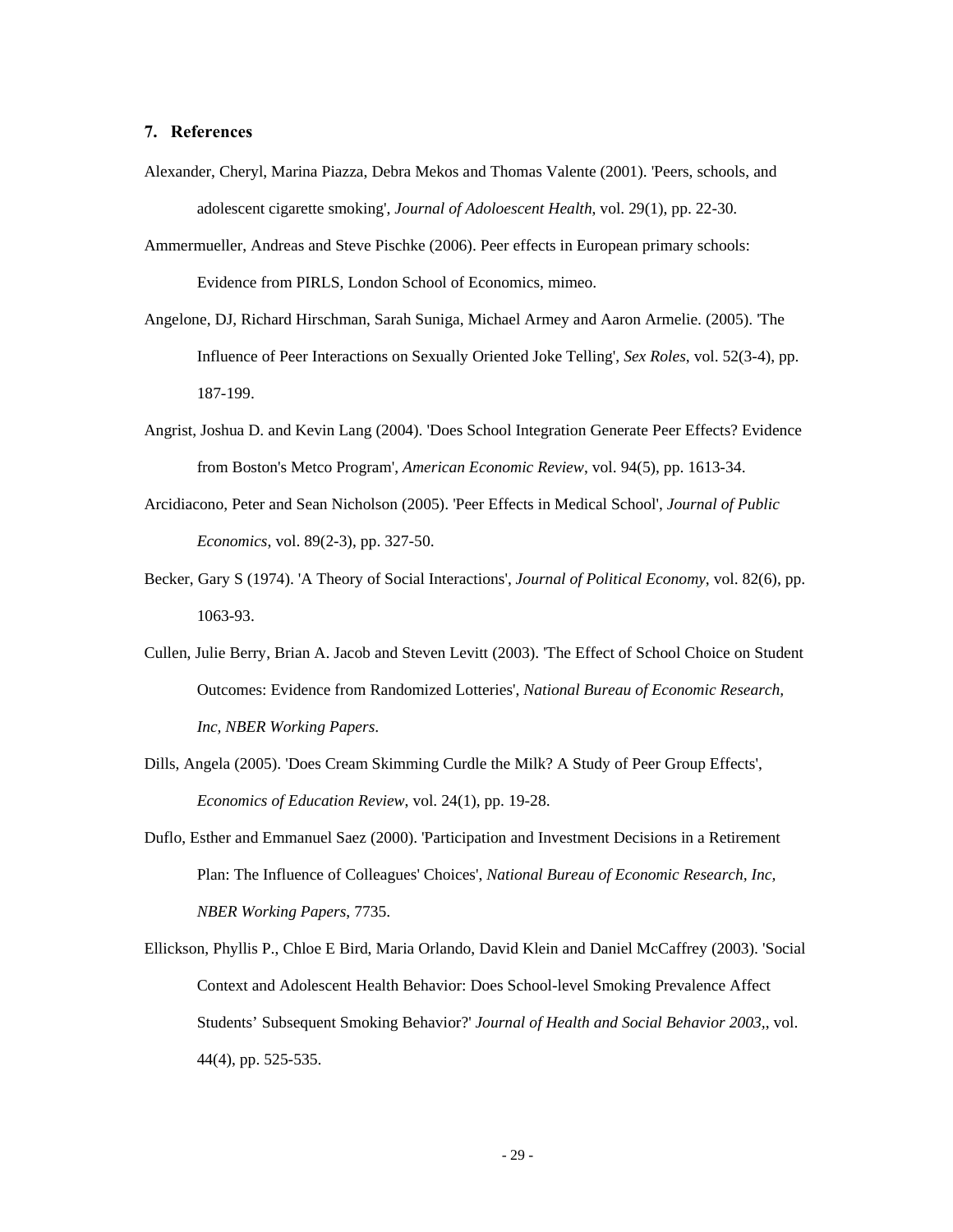- Epple, Dennis and Richard Romano (2000). 'Neighborhood Schools, Choice, and the Distribution of Educational Benefits', *National Bureau of Economic Research, Inc, NBER Working Papers*, 7850.
- Fertig, Michael (2003). 'Educational Production, Endogenous Peer Group Formation and Class Composition - Evidence from the PISA 2000 Study', *IZA Discussion Papers*, 714, Bonn.
- Glaeser, Edward L., Bruce I Sacerdote and Jose A. Scheinkman (2003). 'The Social Multiplier', *Journal of the European Economic Association*, vol. 1(2-3), pp. 345-353.
- Goux, Dominique and Eric Maurin (2005). 'Close Neighbors Matter: neighbourhood effects on early performance at school', *Unpublished Working Paper*.
- Hanushek, Eric A. (1971). 'Teacher Characteristics and Gains in Student Achievement: Estimation Using Micro Data', *American Economic Review*, vol. 61(2), pp. 280-288.
- Hanushek, Eric A, John F. Kain, Jacob M. Markman and Steven G. Rivkin and et al. (2003). 'Does Peer Ability Affect Student Achievement?' *Journal of Applied Econometrics*, vol. 18(5), pp. 527-44.
- Henderson, Vernon, Peter M.Mieszkowski and Yvon Sauvageau (1978). 'Peer Group Effects and Educational Production Functions', *Journal of Public Economics*, vol. 10(1), pp. 97-106.
- Hoxby, Caroline (2000). 'Peer Effects in the Classroom: Learning from Race and Gender', *NBER Working Paper*, W7867.
- Manski, Charles F. (2000). 'The Economics of Social Interactions', *Journal of Economic Perspectives*, vol. 14(3), pp. 115-136.
- Manski, Charles F. (1993). 'Identification of Endogenous Social Effects: The Reflection Problem', *Review of Economic Studies*, vol. 60(3), pp. 531-42.
- McEwan, Patrick J. (2003). 'Peer Effects on Student Achievement: Evidence from Chile', *Economics of Education Review*, vol. 22(2), pp. 131-41.
- Moffit, Robert (2001). 'Policy Interventions, Low-Level Equilibria, and Social Interactions', *Social Dynamics*, (S. N. Durlauf and H. Young eds.), Cambridge MA: MIT,pp. 45-82.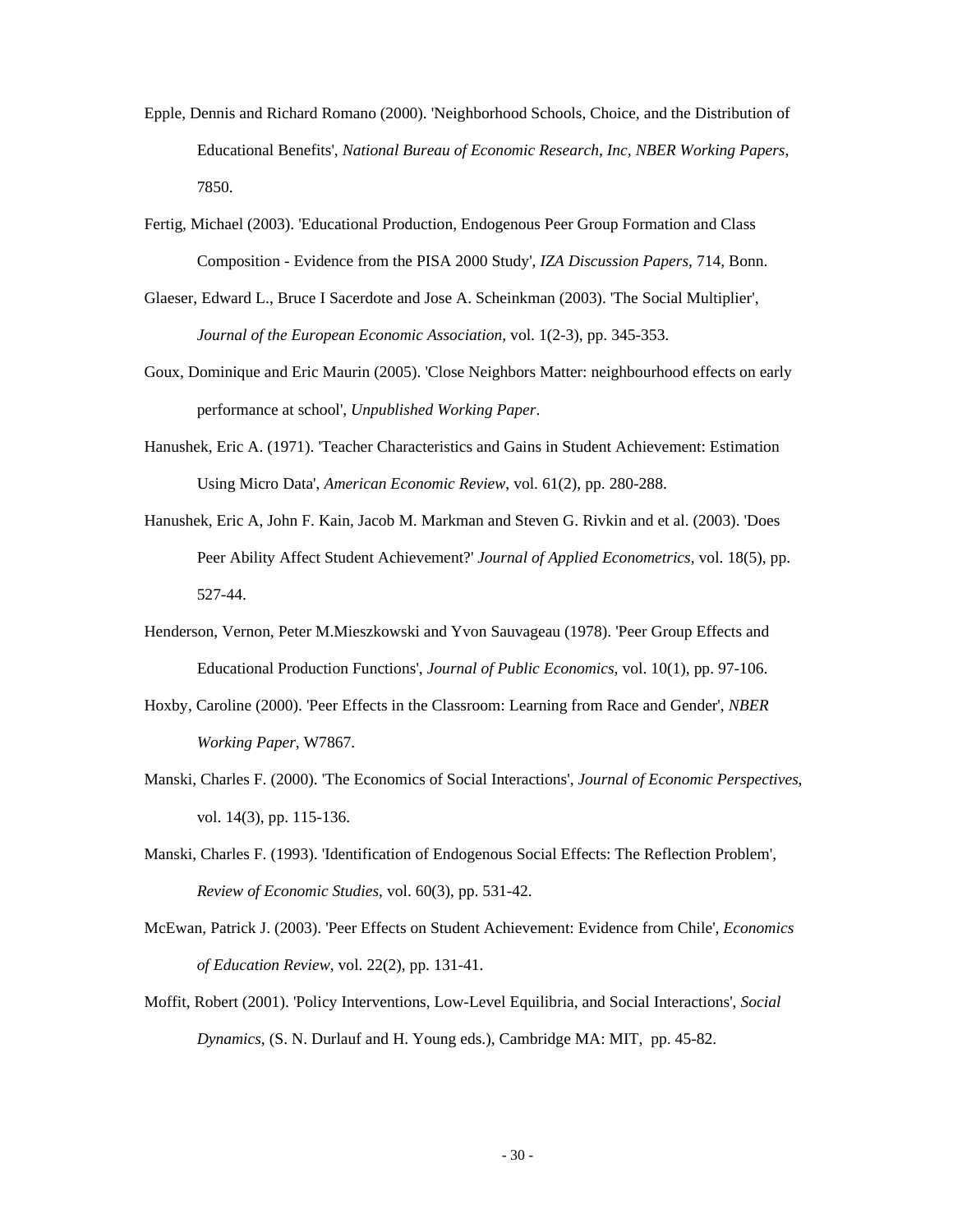- QCA (2004). *Assessment and Reporting Arrangements Years 1-9*, London: Qualifications and Curriculum Authority
- Robertson, Donald and James Symons (2003) Do Peer Groups Matter? Peer Group versus Schooling Effects on Academic Attainment, *Economica, vol. 70(1), pp. 31-53*
- Rich Harris, Judith (1999). *The Nurture Assumption: Why Children Turn Out the Way They Do*, Bloomsbury.
- Sacerdote, Bruce (2001). 'Peer Effects with Random Assignment: Results for Dartmouth Roommates', *Quarterly Journal of Economics*, vol. 116(2), pp. 681-704.
- Sanbonmatsu, Lisa, Jeffrey R. Kling, Greg J. Duncan and Jeanne Brooks-Gunn (2004). 'Neighbourhoods and Academic Achievement: Results from the Moving to Opportunity Experiment, Industrial Relation Section', *Princeton University Working Paper*, 492.
- Selvan, M.S., Michael Ross, A.S. Kapadia, R. Mathai and S. Kira (2001). 'Study of perceived norms, beliefs and intended sexual behaviour among higher Secondary school students in India', *AIDS Care*, vol. 13(6), pp. 779-788.
- Strand, Strand (2002). 'Pupil Mobility, Attainment and Progress During Keys Stage 1: a cautious interpretation', *British Education Research Journal*, vol. 28(1), pp. 63-78.
- Summers, Anita A and Barbara L. Wolfe (1977). 'Do Schools Make a Difference?' *American Economic Review*, vol. 67(4), pp. 639-652.
- Todd, Petra E. and Kenneth I. Wolpin (2003). 'On the Specification and Estimation of the Production Function for Cognitive Achievement', *Economic Journal*, vol. 113(485), pp. F3-33.
- Walford, Geoffrey (1996). 'School Choice in England and Wales', *School Choice and the Quasi Market*, Oxford: Triangle, vol. 6,pp. 49-62.
- Winston, Gordon C. and David J. Zimmerman, (2003). 'Peer Effects in Higher Education', *National Bureau of Economic Research, Inc, NBER Working Papers*, 9501.
- Zimmer, Ron and Toma, Eugenia. (2000). 'Peer Effects in Private and Public Schools Across Countries', *Journal of Policy Analysis and Management*, vol. 19(1), pp. 75-96.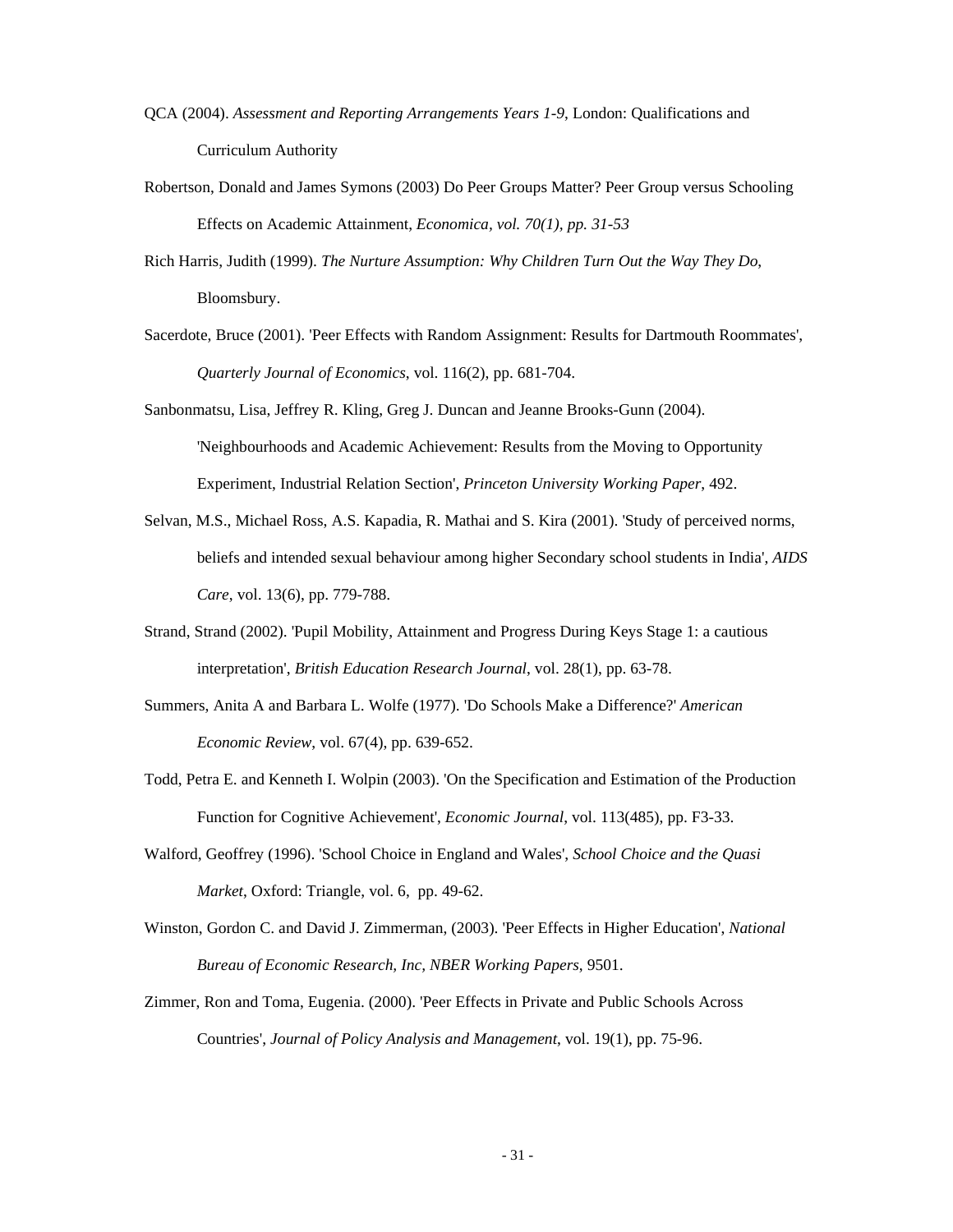Zimmerman, David J. (2003). 'Peer Effects in Academic Outcomes: Evidence from a Natural

Experiment', *Review of Economics and Statistics*, vol. 85(1), pp. 9-23.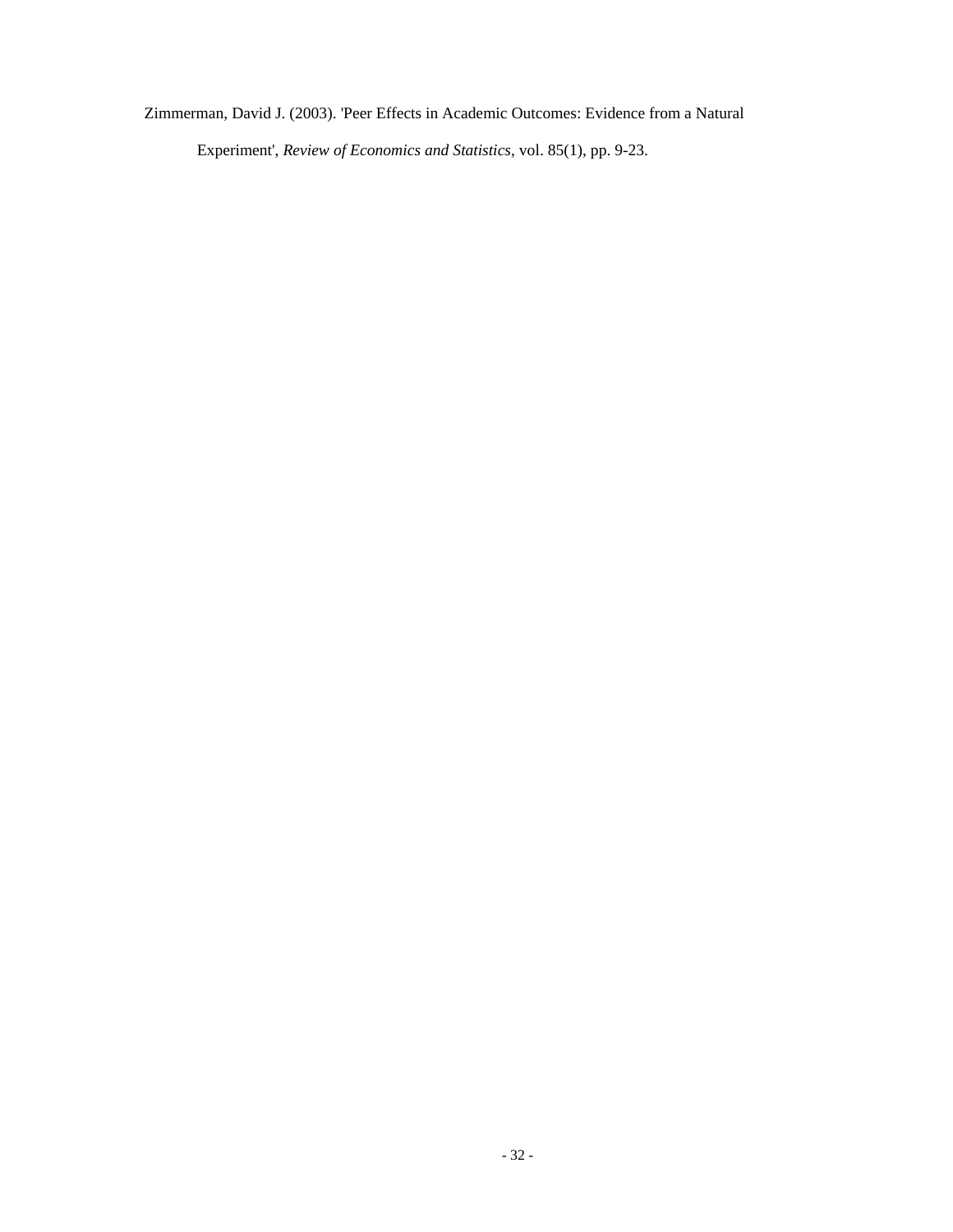

Figure 1: Geographical distribution of postcodes in the estimation sample on a background of English Counties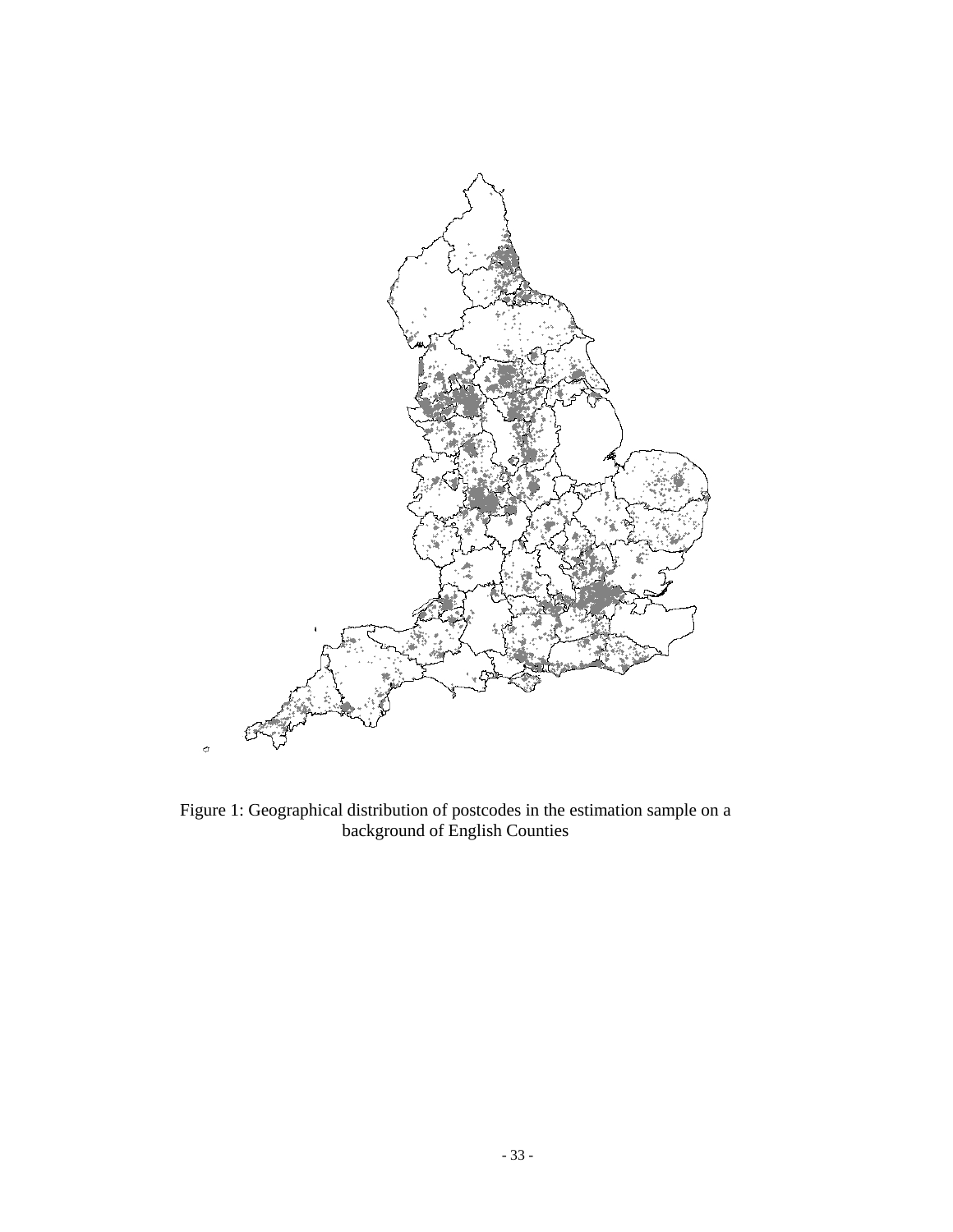|                                            | Mean   | s.d.   | Raw                   |
|--------------------------------------------|--------|--------|-----------------------|
|                                            | pctile | pctile | proportion<br>or mean |
| Age-14 English                             | 45.13  | 27.72  |                       |
| Age 14 Maths                               | 47.18  | 26.97  |                       |
| Age-11 English                             | 46.03  | 27.74  |                       |
| Age-11 Maths                               | 47.12  | 28.21  |                       |
|                                            |        |        |                       |
| Age-11 Peer group English                  | 45.07  | 8.844  |                       |
| Age-11 Peer group Maths                    | 45.85  | 8.042  |                       |
| Primary school value-added points          | 38.49  | 1.60   |                       |
| Peer-group proportion girls                | 49.28  | 28.92  | 0.500                 |
| Peer-group mean age                        | 50.84  | 28.46  | 161.5 months          |
| Peer-group white                           | 45.72  | 29.55  | 0.767                 |
| Peer-group English as first language       | 42.14  | 26.84  | 0.865                 |
| Peer-group eligible for free school meals  | 62.57  | 27.35  | 0.217                 |
| Proportion in Secondary from other primary |        |        | 0.871                 |
| English level, teacher assessment          |        |        |                       |
| 1                                          |        |        | 0.001                 |
| $\overline{c}$                             |        |        | 0.032                 |
| 3                                          |        |        | 0.279                 |
| $\overline{4}$                             |        |        | 0.525                 |
| 5                                          |        |        | 0.163                 |
| 6                                          |        |        | 0.001                 |
| Maths level, teacher assessment            |        |        |                       |
| $\mathbf{1}$                               |        |        | 0.001                 |
| $\overline{c}$                             |        |        | 0.027                 |
| 3                                          |        |        | 0.260                 |
| $\overline{4}$                             |        |        | 0.525                 |
| 5                                          |        |        | 0.185                 |
| 6                                          |        |        | 0.001                 |

Table 2: Descriptive statistics for the estimation sample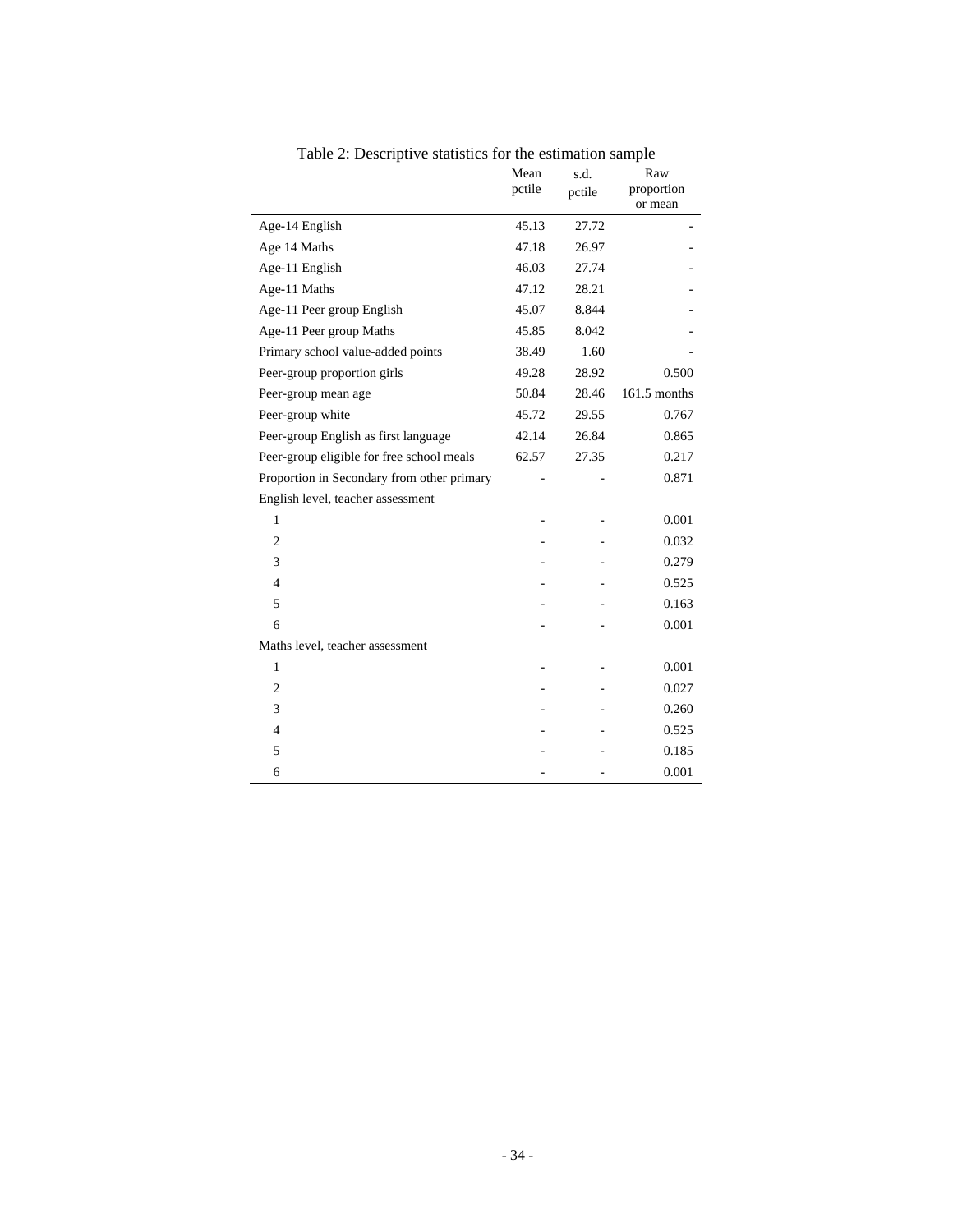|                                         | $\sim$ $\sim$ $\sim$ $\sim$ $\sim$ $\sim$ $\sim$ $\sim$<br>$5010010$ , OLD $100010$<br>English |                    |                   | Maths             |                    |                   |
|-----------------------------------------|------------------------------------------------------------------------------------------------|--------------------|-------------------|-------------------|--------------------|-------------------|
|                                         | $\left(1\right)$                                                                               | (2)                | (3)               | $\left(4\right)$  | (5)                | (6)               |
|                                         | <b>OLS</b>                                                                                     | Within<br>postcode | Within<br>primary | <b>OLS</b>        | Within<br>postcode | Within<br>primary |
| Own age- $11$ test<br>(percentile)      | 0.679<br>(256.34)                                                                              | 0.666<br>(277.08)  | 0.694<br>(274.19) | 0.780<br>(387.26) | 0.780<br>(449.13)  | 0.818<br>(497.33) |
| Peer-group age-11<br><i>attainments</i> | 0.241<br>(13.53)                                                                               | 0.190<br>(12.88)   | 0.180<br>(10.30)  | 0.242<br>(16.77)  | 0.185<br>(19.34)   | 0.152<br>(13.78)  |
| Within-R2                               | 0.583                                                                                          | 0.547              | 0.575             | 0.735             | 0.724              | 0.754             |

Table 3: Secondary pupil progress and peer-groups, pupils aged 14 in 2001/2-2002/3, Community schools, OLS results

Regression at the pupil level. t-stat in brackets, clustered on Secondary school; Dependent variable is Key Stage 3 (age-14) test score percentile. Other controls are: pupil gender, ethnic group, free-school-meal entitlement, special educational needs, age in months, year dummy; Number of pupils: 155320; Number of Secondary schools: 1853.

|                                                  | English            |                  |                         |                  | Maths                    |                  |                         |                  |
|--------------------------------------------------|--------------------|------------------|-------------------------|------------------|--------------------------|------------------|-------------------------|------------------|
|                                                  |                    | (1)              | (2)                     |                  | (3)                      |                  | (4)                     |                  |
|                                                  | within<br>postcode | IV               | IV<br>within<br>primary |                  | IV<br>within<br>postcode |                  | IV<br>within<br>primary |                  |
| Own age- $11$ test<br><i>(percentile)</i>        | 0.772<br>(246.93)  |                  | 0.800<br>(242.61)       |                  | 0.852<br>(414.46)        |                  | 0.888<br>(463.51)       |                  |
| Peer-group age-11<br><i>attainments</i>          | 0.253<br>(6.25)    |                  | 0.210<br>(4.42)         |                  | 0.208<br>(8.18)          |                  | 0.164<br>(6.06)         |                  |
| First stage                                      | Own                | Peers            | Own                     | Peers            | Own                      | Peers            | Own                     | Peers            |
| Teacher assessment<br>$F$ -statistic $F(5,1852)$ | 35262.4            | 63.6             | 39784.6                 | 71.95            | 42268.6                  | 42.54            | 52895.7                 | 61.73            |
| Peers' Primary<br>value-added                    | 0.163<br>(3.69)    | 1.914<br>(25.99) | 0.240<br>(5.30)         | 2.047<br>(21.42) | 0.124<br>(3.10)          | 1.919<br>(29.39) | 0.242<br>(5.83)         | 2.011<br>(24.37) |

Table 4: Secondary pupil progress and peer-groups, pupils aged 14 in 2001/2-2002/3, Community schools: IV results

Regression at the pupil level. t-stat in brackets, clustered on Secondary school; Dependent variable is Key Stage 3 (age-14) test score percentile. Other controls are: pupil gender, ethnic group, free-school-meal entitlement, special educational needs, age in months, year dummy; Number of pupils: 155320; Number of Secondary schools: 1853. Instruments are Teacher assessment of attainment level at age 11 and value-added in peers' origin primary schools.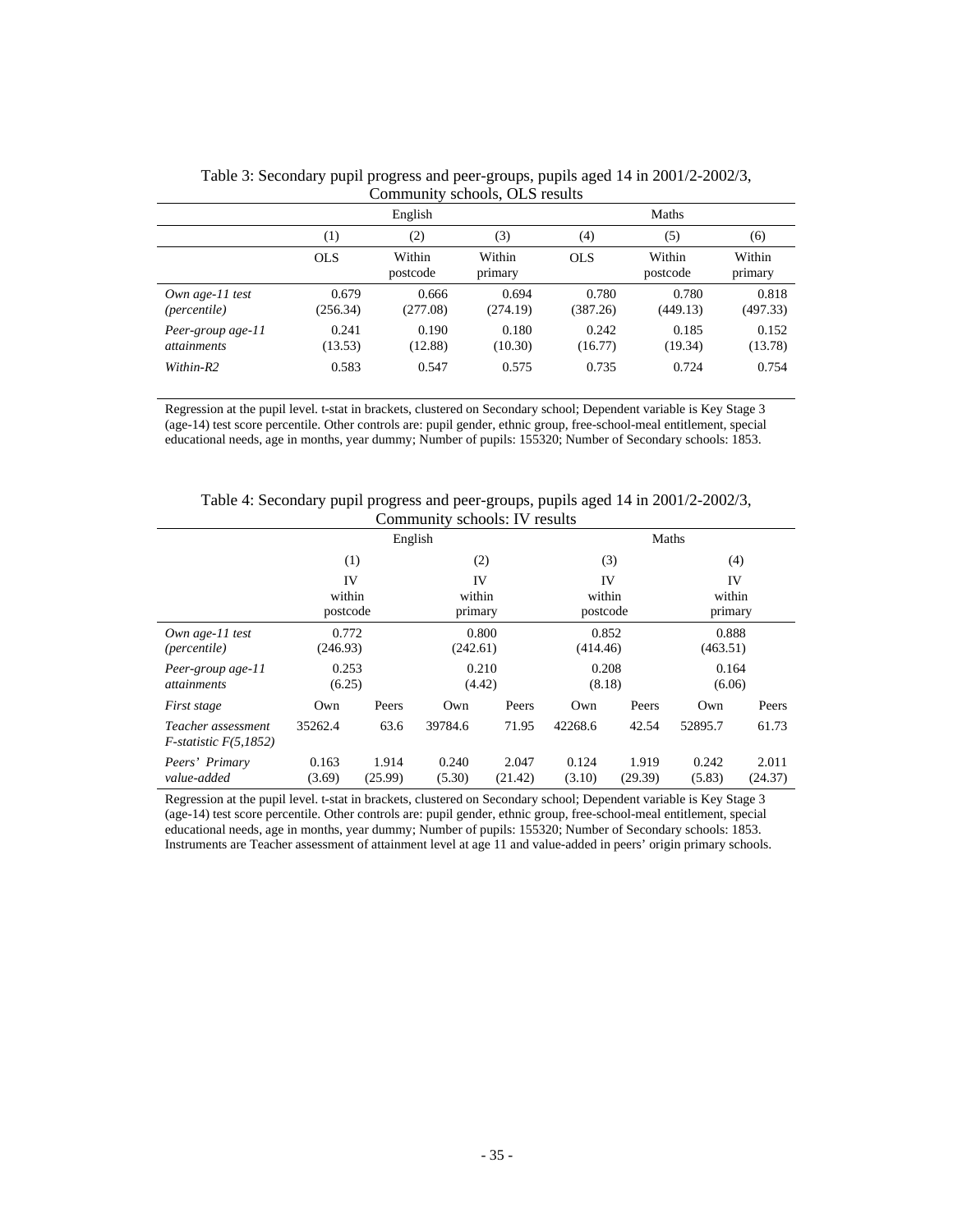|                                                | Age-14 English        |                        |                        |                        | Age-14 Maths          |                        |                        |                        |
|------------------------------------------------|-----------------------|------------------------|------------------------|------------------------|-----------------------|------------------------|------------------------|------------------------|
|                                                | (1)                   | (2)                    | (3)                    |                        | (5)                   | (6)                    | (7)                    | (8)                    |
|                                                | IV-<br>within         | $Qw$ n<br>Stage 1      | Peers<br>Stage 1       | Reduced<br>form        | IV-<br>within         | Own<br>Stage 1         | Peers<br>Stage 1       | Reduced<br>form        |
| Own age-11 test<br><i>(percentile)</i>         | 0.772<br>(249.17)     |                        |                        |                        | 0.852<br>(418.69)     |                        |                        |                        |
| Peer-group age-11<br>mean attainments          | 0.340<br>(3.44)       |                        |                        |                        | 0.235<br>(4.53)       |                        |                        |                        |
| Peer-group eligible<br>for free meals          | 0.041<br>(1.40)       | $-0.037$<br>$(-12.32)$ | $-0.266$<br>$(-76.43)$ | $-0.078$<br>$(-12.44)$ | 0.015<br>(1.06)       | $-0.033$<br>$(-11.97)$ | $-0.235$<br>$(-69.90)$ | $-0.069$<br>$(-17.48)$ |
| Peer-group<br><i>proportion girls</i>          | $-0.009$<br>$(-1.58)$ | 0.006<br>(3.05)        | 0.044<br>(18.12)       | 0.010<br>(2.51)        | 0.014<br>(6.35)       | 0.005<br>(2.78)        | $-0.010$<br>$(-4.79)$  | 0.015<br>(6.18)        |
| Peer-group mean<br>age                         | $-0.059$<br>$(-1.45)$ | 0.002<br>(1.04)        | 0.013<br>(6.68)        | $-0.000$<br>$(-0.01)$  | $-0.007$<br>$(-3.57)$ | 0.001<br>(0.63)        | 0.013<br>(7.31)        | $-0.003$<br>$(-1.53)$  |
| Peer-group white                               | $-0.001$<br>$(-0.16)$ | $-0.003$<br>$(-0.68)$  | $-0.013$<br>$(-3.20)$  | $-0.008$<br>$(-0.98)$  | $-0.004$<br>$(-1.10)$ | $-0.005$<br>$(-1.34)$  | $-0.007$<br>$(-2.05)$  | $-0.010$<br>$(-2.15)$  |
| Peer-group English<br>first language           | 0.000<br>(0.006)      | $-0.012$<br>$(-2.97)$  | $-0.016$<br>$(-3.91)$  | $-0.014$<br>$(-1.60)$  | $-0.012$<br>$(-2.64)$ | 0.002<br>$(-0.42)$     | $-0.009$<br>$(-2.43)$  | $-0.015$<br>$(-3.14)$  |
| Teacher assessment<br>F-statistic<br>F(5,1852) | ۰                     | 35053.6                | 21.9                   | 11298.61               | ٠                     | 42066.8                | 13.07                  | 25105.09               |
| Peers' Primary<br>value-added                  |                       | 0.009<br>(0.19)        | 0.835<br>(16.91)       | 0.284<br>(3.40)        |                       | $-0.010$<br>$(-0.24)$  | 0.972<br>(21.61)       | 0.212<br>(3.84)        |
| Within-R2                                      |                       | 0.631                  | 0.556                  | 0.453                  |                       | 0.665                  | 0.522                  | 0.568                  |

Table 5: Secondary pupil progress and peer-groups, pupils aged 14 in 2001/2-2002/3; IV with other contextual effects

Regression at the pupil level. t-stat in brackets, clustered on Secondary school; Dependent variable is Key Stage 3 (age-14) test score percentile. Other controls are: pupil gender, ethnic group, free-school-meal entitlement, special educational needs, age in months, year dummy; Number of pupils: 155320; Number of Secondary schools 1853; All columns allow for postcode fixed effects.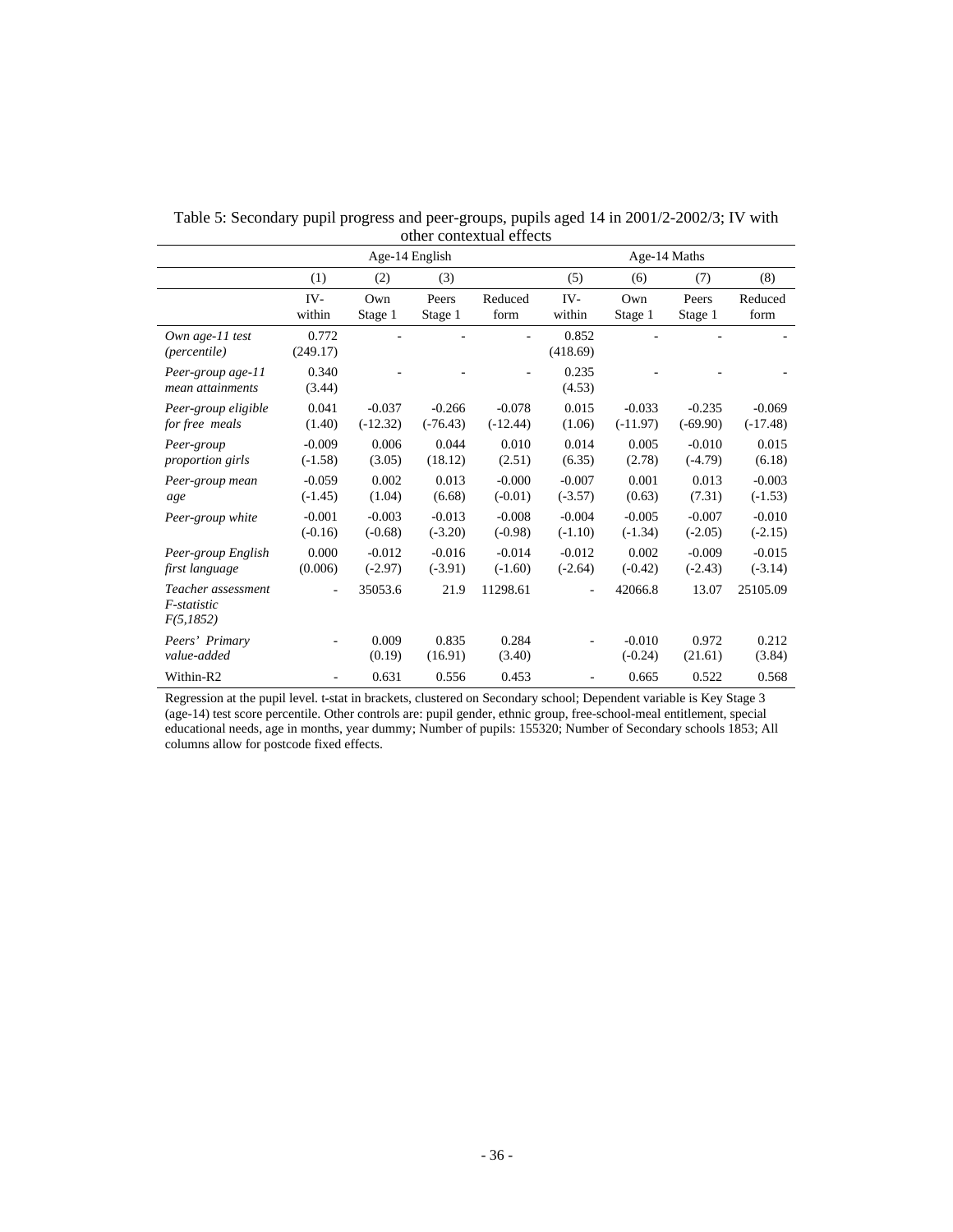|                                                           | Age-14 English   |                     |                  |                          | Age-14 Maths             |                     |                  |                 |
|-----------------------------------------------------------|------------------|---------------------|------------------|--------------------------|--------------------------|---------------------|------------------|-----------------|
|                                                           | (1)              | (2)                 | (3)              | (4)                      | (5)                      | (6)                 | (7)              | (8)             |
|                                                           | OLS-<br>within   | OLS-<br>within      | $OLS-$<br>within | IV                       | OLS-<br>within           | OLS-<br>within      | OLS-<br>within   | IV              |
| Unfamiliar peer-<br>group age- $11$<br><i>attainments</i> | 0.190<br>(12.88) | 0.194<br>(11.18)    |                  | $\overline{\phantom{a}}$ | 0.185<br>(19.34)         | 0.235<br>(21.08)    |                  |                 |
| Familiar peer-<br>group age- $11$<br><i>attainments</i>   | ٠                | $-0.061$<br>(13.90) | ٠                |                          | $\overline{\phantom{a}}$ | $-0.113$<br>(31.07) |                  |                 |
| Overall peer-group<br>age-11 attainments                  |                  | ٠                   | 0.166<br>(10.49) | 0.274<br>(2.73)          |                          |                     | 0.129<br>(12.32) | 0.234<br>(3.85) |

Table 6: Familiar, unfamiliar and all-peers comparison

Table notes as for Table 3, within-group estimates, postcode fixed effects only.